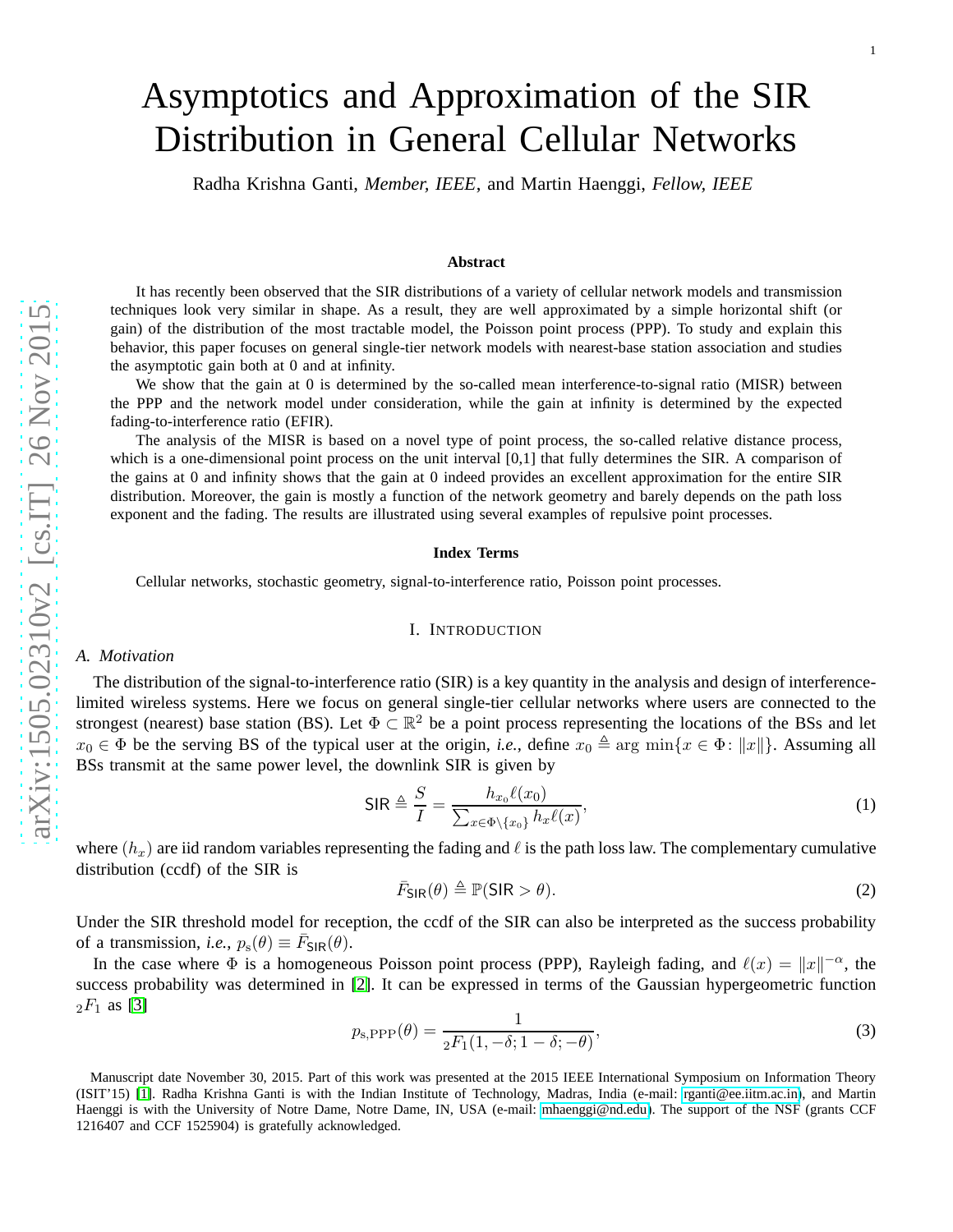where  $\delta \triangleq 2/\alpha$ . For  $\alpha = 4$ , remarkably, this simplifies to

$$
p_{\rm s, PPP}(\theta) = \frac{1}{1 + \sqrt{\theta} \arctan \sqrt{\theta}}.
$$

In [\[4\]](#page-21-3), it is shown that the same expression holds for the homogeneous independent Poisson (HIP) model, where the different tiers in a heterogeneous cellular network form independent homogeneous PPPs. For all other cases, the success probability is intractable or can at best be expressed using combinations of infinite sums and integrals. Hence there is a critical need for techniques that yield good approximations of the SIR distribution for non-Poisson networks.

## *B. Asymptotic SIR gains and the MISR*

It has recently been observed in [\[5\]](#page-21-4), [\[6\]](#page-21-5) that the SIR ccdfs for different point processes and transmission techniques (e.g., BS cooperation or silencing) *appear to be merely horizontally shifted versions of each other* (in dB), as long as their diversity gain is the same.

Consequently, the success probability of a network model can be accurately approximated by that of a reference network model by scaling the threshold  $\theta$  by this SIR gain factor (or shift in dB)  $G$ , *i.e.*,

$$
p_{\rm s}(\theta) \approx p_{\rm s,ref}(\theta/G).
$$

Formally, the horizontal gap at target probability  $p$  is defined as

$$
G_{\mathbf{p}}(p) \triangleq \frac{\bar{F}_{\mathsf{SIR}}^{-1}(p)}{\bar{F}_{\mathsf{SIR}_{\mathrm{ref}}}(p)}, \quad p \in (0, 1), \tag{4}
$$

where  $\bar{F}_{\text{SIR}}^{-1}$  is the inverse of the ccdf of the SIR and p is the success probability where the gap is measured. It is often convenient to consider the gap as a function of  $\theta$ , defined as

$$
G(\theta) \triangleq G_{\rm p}(p_{\rm s,ref}(\theta)) = \frac{\bar{F}_{\rm SIR}^{-1}(p_{\rm s,ref}(\theta))}{\theta}.
$$
\n(5)

Due to its tractability, the PPP is a sensible choice as the reference model<sup>[1](#page-1-0)</sup>.

If the shift  $G(\theta)$  is indeed approximately a constant, *i.e.*,  $G(\theta) \approx G$ , then G can be determined by evaluating  $G(\theta)$  for an arbitrary value of  $\theta$ . As shown in [\[6\]](#page-21-5), the limit of  $G(\theta)$  as  $\theta \to 0$  is relatively easy to calculate. Here we focus in addition on the positive limit  $\theta \to \infty$  and compare the two asymptotic gains to demonstrate the effectiveness of the idea of horizontally shifting SIR distributions by a constant.

So the main focus of this paper are the asymptotic gains relative to the PPP, defined as follows.

**Definition 1** (Asymptotic gains relative to PPP). The asymptotic gains (whenever the limits exist)  $G_0$  and  $G_\infty$  are *defined as*

$$
G_0 \triangleq \lim_{\theta \to 0} G(\theta); \quad G_{\infty} \triangleq \lim_{\theta \to \infty} G(\theta), \tag{6}
$$

*where the PPP is used as the reference model.*

## *C. Prior work*

Some insights on  $G_0$  are available from prior work. In [\[6\]](#page-21-5) it is shown that for Rayleigh fading,  $G_0$  is closely connected to the mean interference-to-signal ratio (MISR). The MISR is the mean of the interference-to-(average) signal ratio ISR, defined as

$$
\bar{\mathsf{lsR}} \triangleq \frac{I}{\mathbb{E}_h(S)},
$$

<span id="page-1-0"></span><sup>1</sup>This is why the method of approximating an SIR distribution by a shifted version of the PPP's SIR distribution is called ASAPPP— "Approximate SIR analysis based on the PPP" [\[7\]](#page-21-6).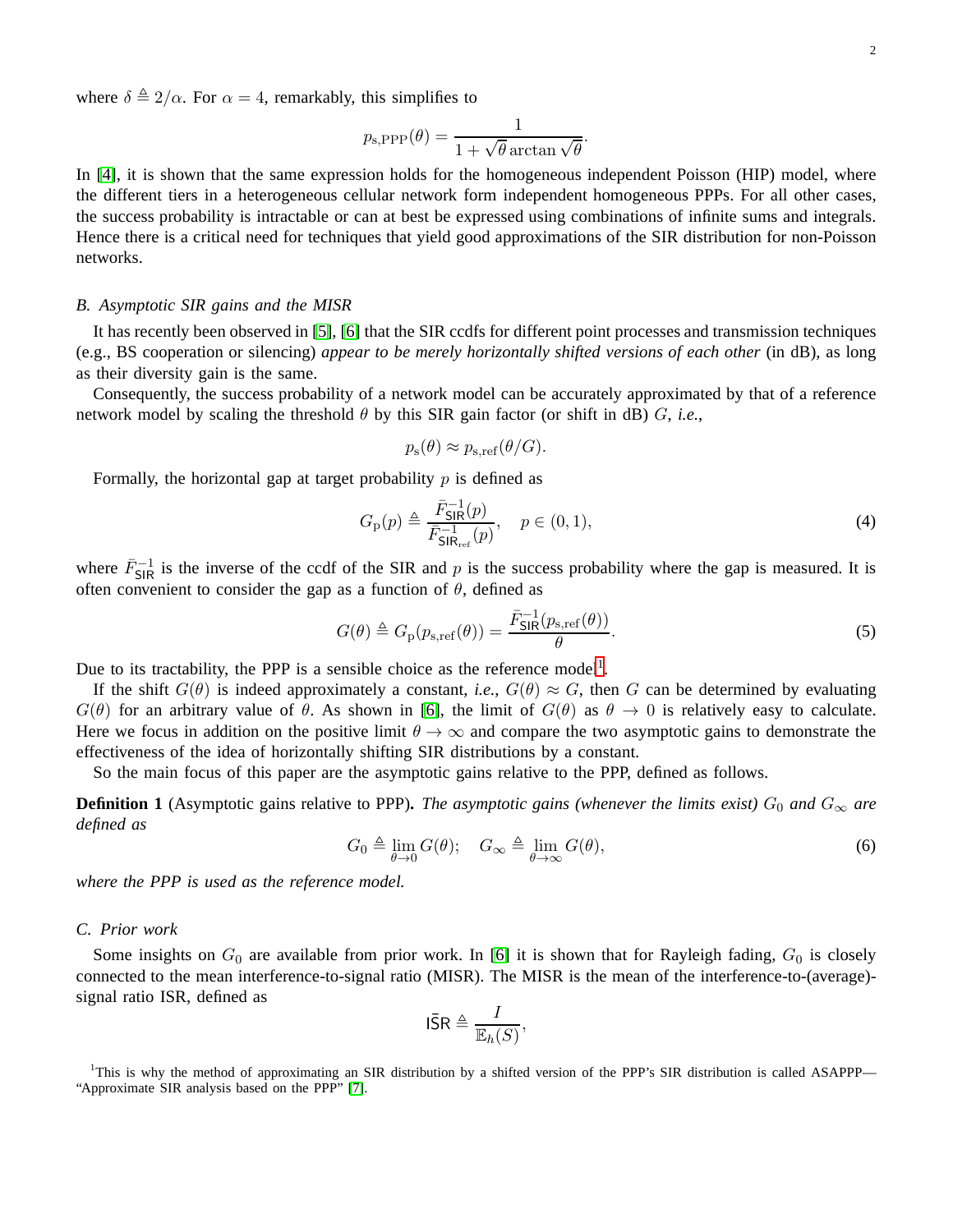

<span id="page-2-1"></span>Fig. 1. The SIR distributions for the PPP (solid) and the triangular lattice (dashed) for  $\alpha = 4$  and the lower bound (which is asymptotically tight)  $e^{-\theta}$  for the PPP (dash-dotted). The horizontal gap between the SIR distributions of the PPP and the triangular lattice is 3.4 dB for a wide range of  $\theta$  values. The shaded band indicates the region in which the SIR distributions for all stationary point process fall that are more regular than the PPP.

where  $\mathbb{E}_h(S) = \mathbb{E}(S | \Phi)$  is the mean received signal power averaged only over the fading. Not unexpectedly, the calculation of the MISR for the PPP is relatively straightforward and yields MISR<sub>PPP</sub> =  $2/(\alpha - 2)$  $2/(\alpha - 2)$  [\[6,](#page-21-5) Eqn. (8)]<sup>2</sup>. Since  $\mathbb{P}(\text{SIR} > \theta) = \mathbb{P}(h > \theta \text{ I}\bar{\text{S}}\text{R}) = \mathbb{E}(\mathbb{P}(h > \theta \text{ I}\bar{\text{S}}\text{R} | \text{ I}\bar{\text{S}}\text{R})),$  the success probability can in general be expressed as

$$
p_{\rm s}(\theta) = \mathbb{E}\bar{F}_h(\theta \,\mathsf{I}\bar{\mathsf{S}}\mathsf{R}),\tag{7}
$$

where  $\bar{F}_h$  is the ccdf of the fading random variables. For Rayleigh fading,  $\bar{F}_h(x) = e^{-x}$  and thus  $p_s(\theta) \sim 1 - \theta$  MISR,  $\theta \rightarrow 0$ , resulting in

$$
G_0 = \frac{\text{MISR}_{\text{PPP}}}{\text{MISR}} = \frac{2}{\alpha - 2} \frac{1}{\text{MISR}}
$$

and

$$
p_s(\theta) \sim p_{s,\text{PPP}}(\theta/G_0), \quad \theta \to 0.
$$

So, asymptotically, shifting the ccdf of the SIR distribution of the PPP is exact.

An example is shown in Fig. [1,](#page-2-1) where  $\alpha = 4$ , which results in MISR<sub>PPP</sub> = 1, while for the triangular lattice  $MISR_{tri} = 0.457$ . Hence the horizontal shift is  $MISR_{PPP}/MISR_{tri} = 3.4$  dB. For Rayleigh fading, we also have the relationship  $p_s(\theta) = \mathcal{L}_{15R}(\theta) \gtrsim e^{-\theta MISR}$  by Jensen's inequality, also shown in the figure. Here ' $\gtrsim$ ' is a lower bound with asymptotic equality.

In [\[4\]](#page-21-3), the authors considered coherent and non-coherent joint transmission for the HIP model and derived expressions for the SIR distribution. The diversity gain and the asymptotic pre-constants as  $\theta \to 0$  are also derived. In [\[3\]](#page-21-1), the benefits of BS silencing (inter-cell interference coordination) and re-transmissions (intra-cell diversity) in Poisson networks with Rayleigh fading are studied. For  $\theta \to 0$ , it is shown that  $p_s(\theta) \sim 1 - a_k \theta$  when the  $k-1$ strongest interfering BSs are silenced, while  $p_s(\theta) \sim 1 - b_m \theta^m$  for intra-cell diversity with m transmissions. For  $\theta \to \infty$ ,  $p_s(\theta) \sim A_k \theta^{-\delta}$  and  $p_s(\theta) \sim B_m \theta^{-\delta}$  for BS silencing and retransmissions, respectively. The constants  $a_k$ ,  $b_m$ ,  $A_k$ , and  $B_m$  are also determined. Lastly, [\[8,](#page-21-7) Thm. 2] gives an expression for the limit  $\lim_{\theta\to\infty}\theta^{\delta}p_s(\theta)$  for the PPP and the Ginibre point process (GPP) with Rayleigh fading. For the GPP, it consists of a double integral with an infinite product.

In [\[9\]](#page-21-8), the authors consider a Poisson model for the BSs and define a new point process termed *signal-to-totalinterference-and-noise ratio (STINR) process*. [3](#page-2-2) They obtain the moment measures of the new process and use them

 $2A$  different derivation of this result will be given in Thm. [1](#page-9-0) in Sec. IV in this paper.

<span id="page-2-2"></span><span id="page-2-0"></span><sup>&</sup>lt;sup>3</sup>What is meant by "total interference" is actually the total received power (including the desired signal power).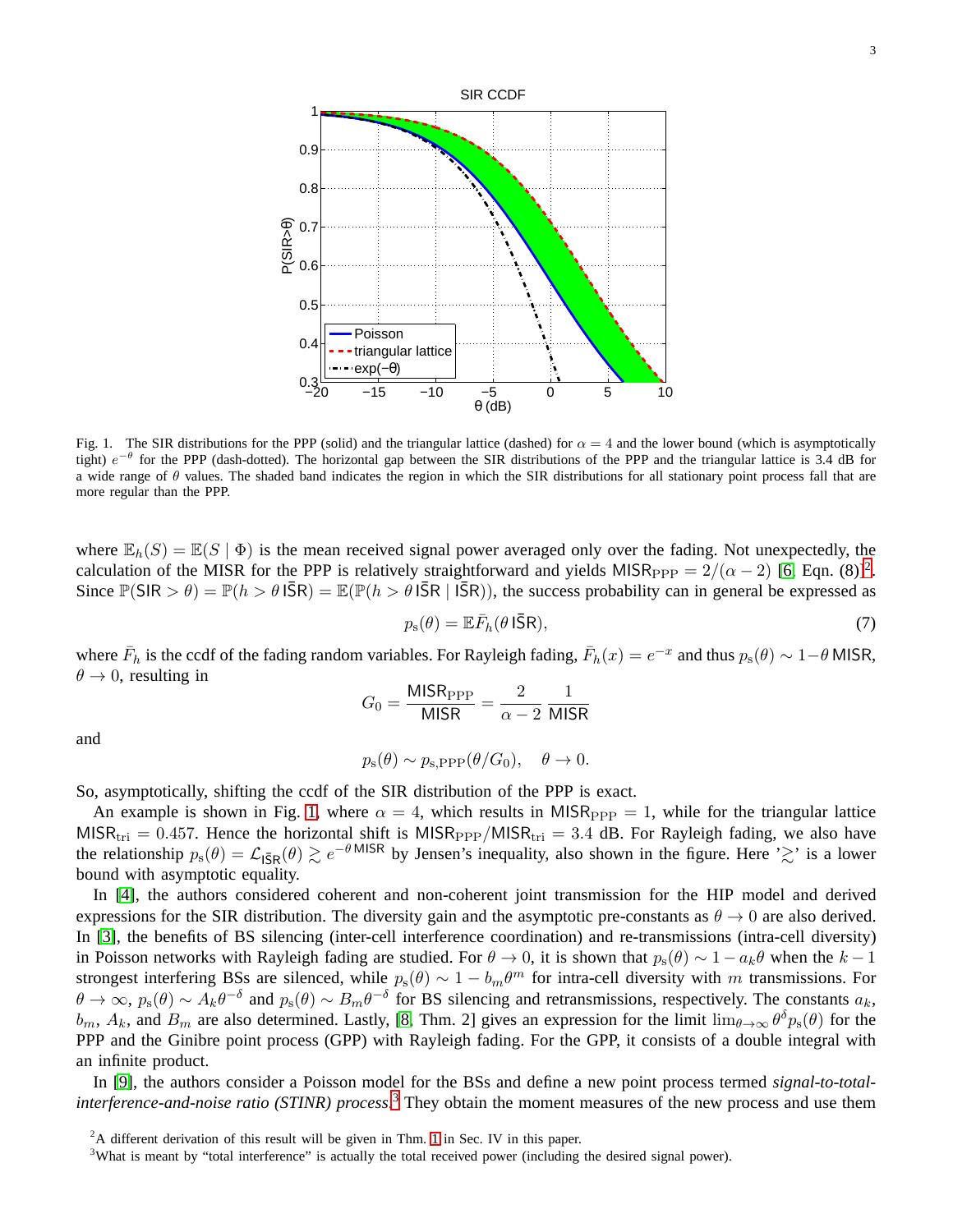to express the probability that the user is covered by  $k$  BSs. In our work, we consider a different map of the original point process based on relative distances, which results in simplified moment measures for the PPP and permits generalizations to other point process models for the base stations.

## *D. Contributions*

This paper makes the following contributions:

- We define the *relative distance process (RDP)*, which is the relevant point process for cellular networks with nearest-BS association, and derive some of its pertinent properties, in particular the probability generating functional (PGFL).
- We introduce the *generalized MISR*, defined as  $MISR_n \triangleq (\mathbb{E}(I\bar{S}R^n))^{1/n}$ , which is applicable to general fading models, and give an explicit expression and tight bounds for the PPP.
- We provide some evidence why the gain  $G_0$  is insensitive to the path loss exponent  $\alpha$  and the fading statistics.
- We show that for all stationary point process models and any type of fading, the tail of the SIR distribution always scales as  $\theta^{-\delta}$ , *i.e.*, we have  $p_s(\theta) \sim c\theta^{-\delta}$ ,  $\theta \to \infty$ , where the constant c captures the effects of the network geometry and fading. The asymptotic gain follows as

<span id="page-3-0"></span>
$$
G_{\infty} = \left(\frac{c}{c_{\rm PPP}}\right)^{1/\delta},\tag{8}
$$

and we have

$$
p_s(\theta) \sim p_{s,\text{PPP}}(\theta/G_{\infty}), \quad \theta \to \infty.
$$

• We introduce the *expected fading-to-interference ratio (EFIR)* and show that the constant c is related to the EFIR by  $c = EFIN^{\delta}$ . Consequently,  $G_{\infty}$  is given by the ratio of the EFIR of the general point process under consideration and the EFIR of the PPP.

# II. SYSTEM MODEL

The base station locations are modeled as a simple stationary point process  $\Phi \subset \mathbb{R}^2$ . Without loss of generality, we assume that the typical user is located at the origin o. The path loss between the typical user and a BS at  $x \in \Phi$ is given by  $\ell(x) = ||x||^{-\alpha}$ ,  $\alpha > 2$ . Let  $\bar{F}_h$  denote the ccdf of the iid fading random variables, which are assumed to have mean 1.

We assume nearest-BS association, wherein a user is served by the closest BS. Let  $x_0$  denote the closest BS to the typical user at the origin and define  $R \triangleq ||x_0||$  and  $\Phi' = \Phi \setminus \{x_0\}$ . With the nearest-BS association rule, the downlink SIR [\(1\)](#page-0-0) of the typical user can be expressed as

<span id="page-3-1"></span>
$$
\text{SIR} = \frac{hR^{-\alpha}}{\sum_{x \in \Phi^{\text{!}}} h_x \ell(x)}.
$$
\n(9)

*Further notation:*  $b(o, r)$  denotes the open disk of radius r at o, and  $b(o, r)^c \triangleq \mathbb{R}^2 \setminus b(o, r)$  is its complement.

#### III. THE RELATIVE DISTANCE PROCESS

In this section, we introduce a new point process that is a transformation of the original point process  $\Phi$  and helps in the analysis of the interference-to-signal ratio.

#### *A. Definition*

From [\(1\)](#page-0-0), the MISR is defined as

$$
\text{MISR} \triangleq \mathbb{E}\left(\frac{\sum_{x \in \Phi^!} h_x \ell(x)}{\ell(x_0)}\right) = \mathbb{E}_{\Phi}\left(\frac{\sum_{x \in \Phi^!} \ell(x)}{\ell(x_0)}\right). \tag{10}
$$

The first expectation is taken over  $\Phi$  and h, while the second one is only over  $\Phi$  since  $\mathbb{E}(h) = 1$ . Since  $\ell(x)$  only depends on  $||x||$ , it is apparent that the MISR is determined by the relative distances of the interfering and serving BSs. Accordingly, we introduce a new point process on the unit interval  $(0, 1)$  that captures only these relative distances.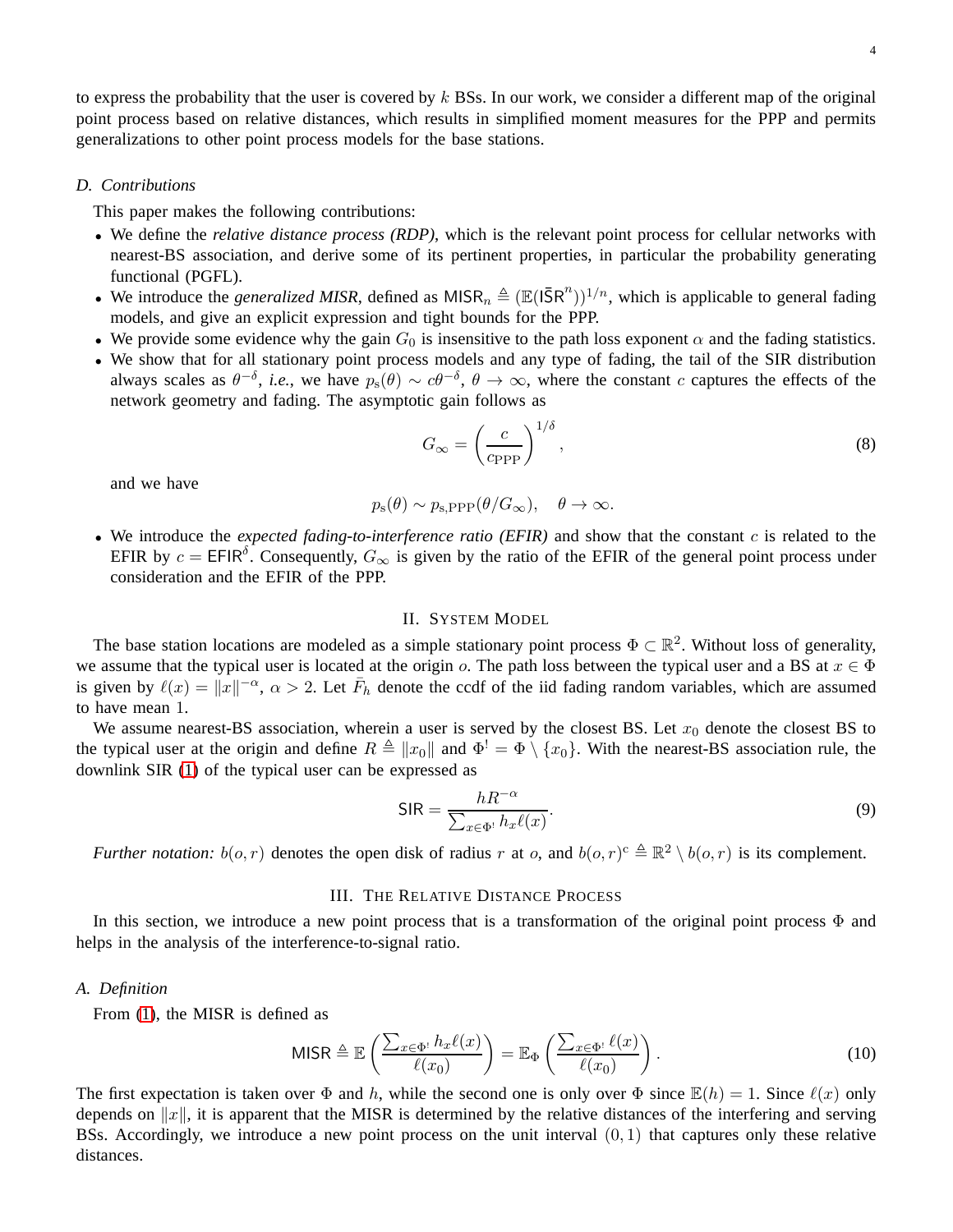<span id="page-4-3"></span>**Definition 2** (Relative distance process (RDP)). *For a simple stationary point process*  $\Phi$ *, let*  $x_0 = \arg \min \{x \in$ Φ: kxk}*. The* relative distance process (RDP) *is defined as*

$$
\mathcal{R} \triangleq \{x \in \Phi \setminus \{x_0\} \colon ||x_0|| / ||x||\} \subset (0,1).
$$

Using the RDP, the  $\overline{SR}$  can be expressed as

$$
\mathsf{I\bar{S}R}=\sum_{y\in\mathcal{R}}h_yy^\alpha,
$$

and, since  $\mathbb{E}(h_y) = 1$ , the MISR is

$$
MISR = \mathbb{E} \sum_{y \in \mathcal{R}} y^{\alpha} = \int_0^1 r^{\alpha} \Lambda(dr).
$$

For the stationary PPP, the cdfs of the elements  $\nu_k = ||x_0||/||x_k||$  of R are  $F_{\nu_k}(x) = 1 - (1 - x^2)^k$ ,  $x \in [0, 1]$ , as given in [\[6\]](#page-21-5). Summing the densities  $dF_{\nu_k}(x)/dx$  over  $k \in \mathbb{N}$  yields the intensity measure  $\Lambda(dr) = 2r^{-3}dr$ . It follows that the mean measure  $\Lambda([r,1)) \triangleq \mathbb{E} \mathcal{R}([r,1)) = r^{-2} - 1$ ,  $0 < r < 1$ . The fact that the mean measure diverges near 0 is consistent with the fact that  $\mathcal R$  is not locally finite on intervals  $[0, \epsilon)$ .

Generally, since the MISR only depends on the relative distances, the gain  $G_0$  does not depend on the base station density.

## *B. RDP of the PPP*

The success probability for Rayleigh fading is given by the Laplace transform of the ISR:

<span id="page-4-0"></span>
$$
p_{s}(\theta) = \mathbb{E}e^{-\theta \, \|\bar{\mathbf{S}}\|} = \mathbb{E}\prod_{y \in \mathcal{R}} e^{-\theta h_{y} y^{\alpha}} = \mathbb{E}\prod_{y \in \mathcal{R}} \frac{1}{1 + \theta y^{\alpha}}
$$
(11)

This RDP-based formulation has the advantage that it circumvents the usual two-step procedure, where first the conditional success probability given the distance to the serving base station  $R$  is calculated and then an expectation with respect to  $R$  is taken.

Since [\(11\)](#page-4-0) has the form of a PGFL, we first calculate the PGFL of the RDP generated by a PPP.

<span id="page-4-2"></span>**Lemma 1.** *When* Φ *is a PPP, the probability generating functional of the RDP is given by*

<span id="page-4-1"></span>
$$
G_{\mathcal{R}}[f] \triangleq \mathbb{E} \prod_{x \in \mathcal{R}} f(x) = \frac{1}{1 + 2 \int_0^1 (1 - f(x)) x^{-3} dx},\tag{12}
$$

*for functions*  $f : [0, 1] \rightarrow [0, 1]$  *such that the integral in the denominator of* [\(12\)](#page-4-1) *is finite.* 

*Proof:* The PGFL  $G_{\mathcal{R}}[f]$  can be calculated as

$$
G_{\mathcal{R}}[f] = \mathbb{E}\left[\prod_{x \in \mathcal{R}} f(x)\right]
$$
  
\n
$$
= \mathbb{E}\left[\prod_{x \in \Phi \setminus \{x_0\}} f\left(\frac{\|x_0\|}{\|x\|}\right)\right]
$$
  
\n
$$
\stackrel{(a)}{=} \mathbb{E}_R \exp\left(-2\pi\lambda \int_R^{\infty} a\left(1 - f\left(\frac{R}{a}\right)\right) da\right)
$$
  
\n
$$
\stackrel{(b)}{=} \lambda \int_0^{\infty} 2\pi r \exp\left(-2\pi\lambda \int_r^{\infty} a\left(1 - f\left(\frac{r}{a}\right)\right) da\right) e^{-\lambda \pi r^2} dr
$$
  
\n
$$
= \lambda \int_0^{\infty} 2\pi r \exp\left(-2\pi r^2\lambda \int_1^{\infty} y\left(1 - f\left(\frac{1}{y}\right)\right) dy\right) e^{-\lambda \pi r^2} dr
$$
  
\n
$$
= \frac{1}{1 + 2 \int_1^{\infty} y\left(1 - f(1/y)\right) dy},
$$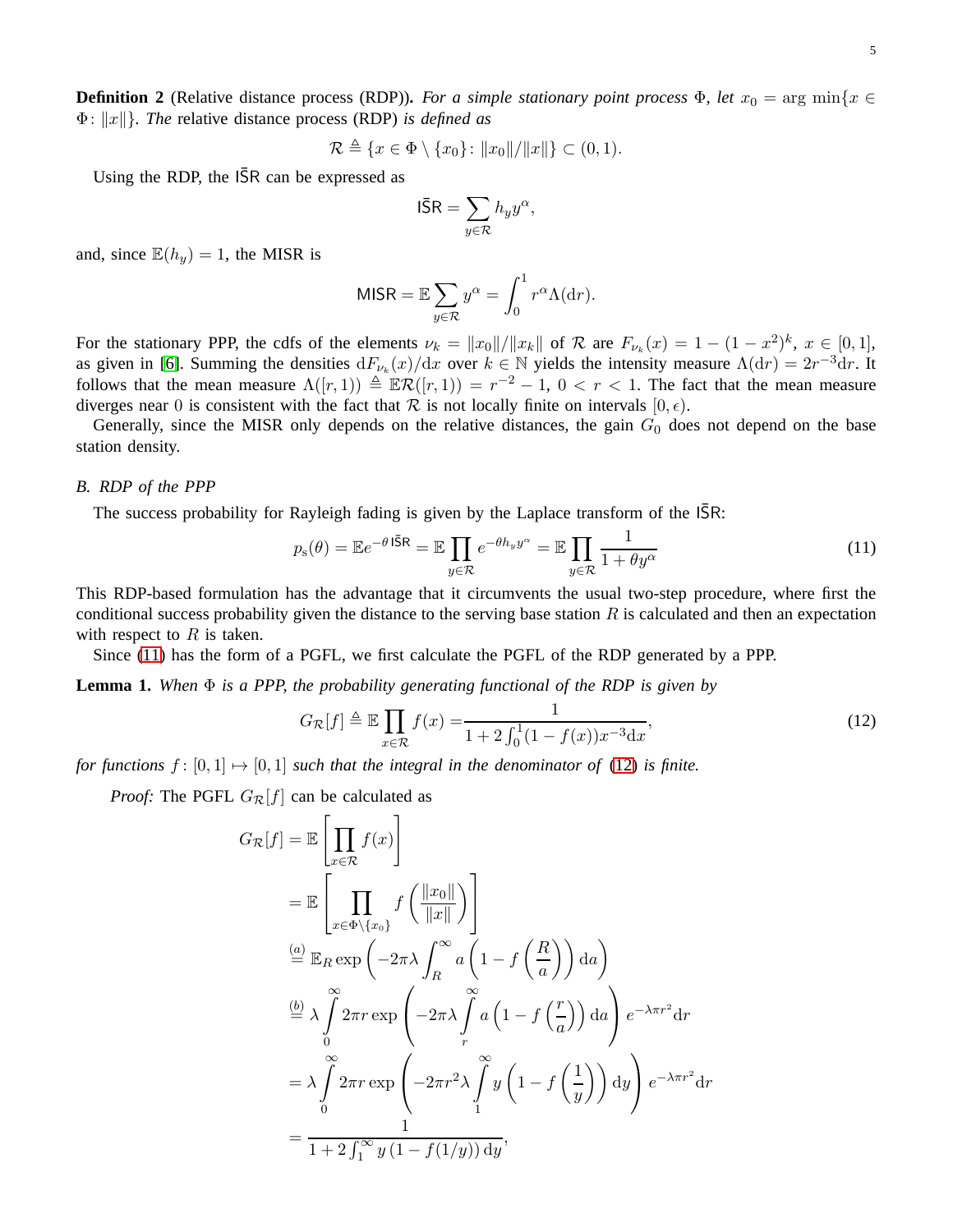where (a) is obtained from the PGFL of the PPP, which, for a general PPP  $\Psi$  with intensity measure  $\Lambda$ , is given by

<span id="page-5-0"></span>
$$
G_{\Psi}[f] \triangleq \mathbb{E} \prod_{x \in \Psi} f(x) = \exp \left( - \int_{\mathbb{R}^2} [1 - f(x)] \Lambda(\mathrm{d}x) \right). \tag{13}
$$

Writing the PGFL in polar form and conditioning on the distance to the nearest neighbor  $R = ||x_0||$  yields (a). In (b), we de-condition on R using the the nearest-neighbor distribution of the PPP. Using the substitution  $y^{-1} \to x$ , we obtain the final result.

When  $f(x) = 1/(1 + \theta x^{\alpha})$  (see [\(11\)](#page-4-0)), we retrieve the result in [\(3\)](#page-0-1) for Poisson cellular networks with Rayleigh fading.

It may be suspected that the RDP of a PPP is itself a (non-stationary) PPP on  $[0, 1]$ . It is easily seen that this is not the case. Let  $\Psi$  be a PPP on [0, 1] with the same intensity function as  $\mathcal{R}$ , *i.e.*,  $\Lambda(\mathrm{d}r) = 2r^{-3}\mathrm{d}r$ . If  $\mathcal{R}$  was a PPP, the success probability for Rayleigh fading would follow from the PGFL of  $\Psi$  (specializing [\(13\)](#page-5-0) to a PPP on  $[0, 1]$  as

$$
G_{\Psi}[f] = \exp\left(-\int_0^1 [1 - f(r)] 2r^{-3} dr\right),
$$

and, in turn, the success probability would be given by

<span id="page-5-1"></span>
$$
\tilde{p}_s(\theta) = \exp\left(-\int_0^1 \frac{\theta r^\alpha}{1 + \theta r^\alpha} 2r^{-3} dr\right)
$$
\n(14)

instead of [\(3\)](#page-0-1).

However, assuming  $R$  to be Poisson yields an approximation of the success probability, with asymptotic equality as  $\theta \rightarrow 0$ . The "Poisson approximation" [\(14\)](#page-5-1) is related to the actual value [\(3\)](#page-0-1) as

$$
\tilde{p}_{s}(\theta) = \exp\left(1 - \frac{1}{p_{s}(\theta)}\right),\,
$$

This holds due to the identity

$$
\frac{\delta\theta \, {}_2F_1\left(1,1-\delta;2-\delta;-\theta\right)}{1-\delta} \equiv \, {}_2F_1(1,-\delta;1-\delta;-\theta) - 1.
$$

Rewriting and expanding, we have

$$
\tilde{p}_{\mathrm{s}}(\theta) = \frac{1}{\exp(1/p_{\mathrm{s}}(\theta)-1)} = \frac{1}{\frac{1}{p_{\mathrm{s}}(\theta)} + \frac{1}{2}\left(\frac{1}{p_{\mathrm{s}}(\theta)}-1\right)^2 + \dots}
$$

Hence, only considering the dominant first term in the denominator as  $\theta \to 0$ , we obtain  $\tilde{p}_s(\theta) \sim p_s(\theta)$ ,  $\theta \to 0$ .

The fact that  $\tilde{p}_s(\theta) < p_s(\theta)$  for  $\theta > 0$  is an indication that the higher moment densities of the RDP are larger than those of the PPP. This is indeed the case, as the following calculation of the moment densities shows.

<span id="page-5-3"></span>**Lemma 2.** *When* Φ *is a PPP, the moment densities of the RDP are given by*

$$
\rho^{(n)}(t_1, t_2, \dots, t_n) = n! \, 2^n \prod_{i=1}^n t_i^{-3}.\tag{15}
$$

*Proof:* First we obtain the factorial moment measures. We use the simplified notation<sup>[4](#page-5-2)</sup>

$$
\alpha^{(n)}(t_1, t_2, \dots, t_n) \equiv \alpha^{(n)}((t_1, 1) \times (t_2, 1) \times \dots \times (t_n, 1)), \quad 0 < t_i \leq 1.
$$

The factorial moment measures are defined as

$$
\alpha^{(n)}(t_1, t_2, \ldots, t_n) = \mathbb{E} \sum_{x_1, x_2, \ldots, x_n \in \mathcal{R}}^{\neq} \mathbf{1}_{(t_1, 1)}(x_1) \mathbf{1}_{(t_2, 1)}(x_2) \cdots \mathbf{1}_{(t_n, 1)}(x_n),
$$

<span id="page-5-2"></span><sup>4</sup>Here the intervals are chosen as  $(t, 1)$  for  $t > 0$  since the RDP is not locally finite on [0,  $\epsilon$ ].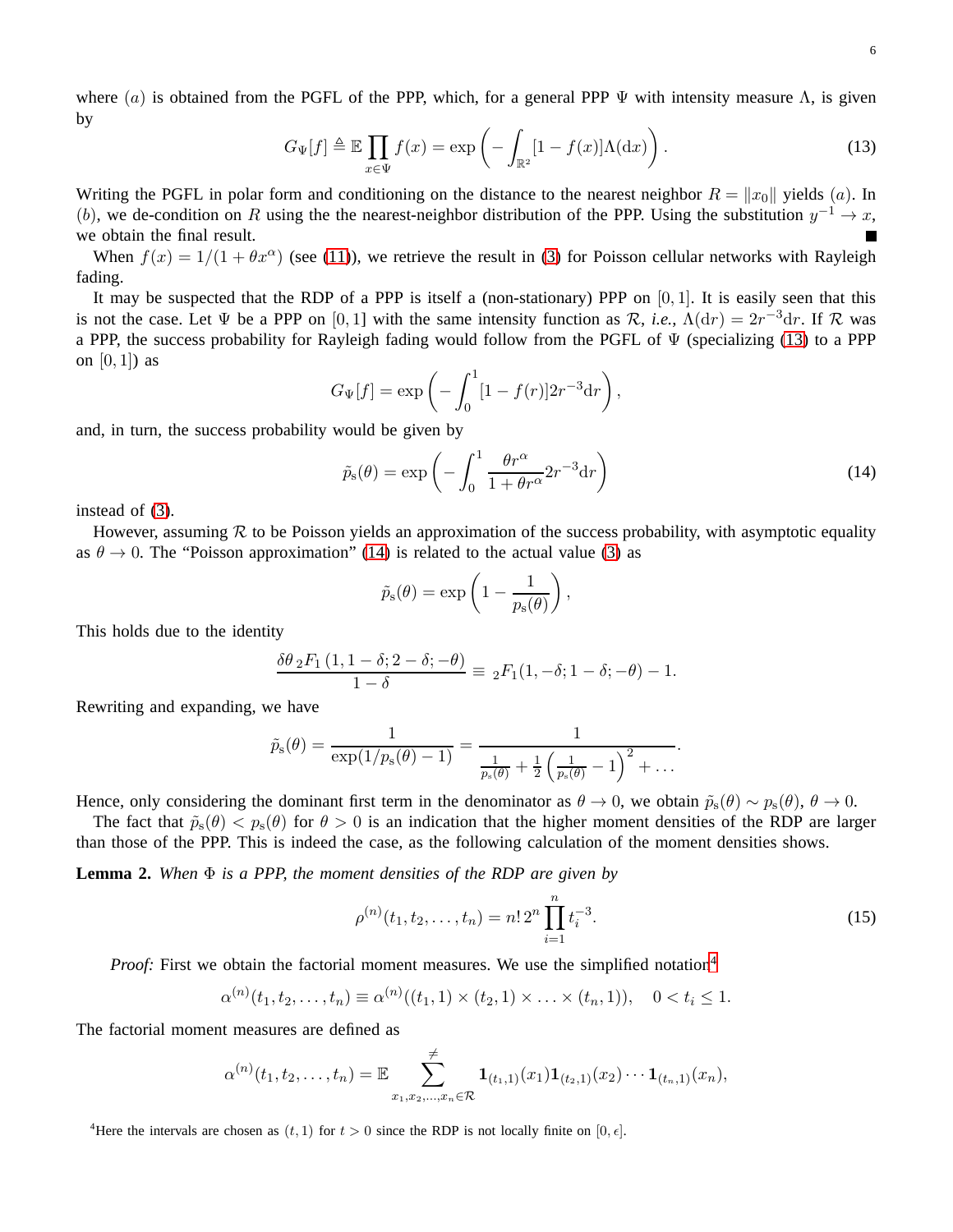where  $\sum^{\neq}$  indicates that the sum is taken over *n*-tuples of *distinct* points. The moment measures are related to the PGFL as [\[10,](#page-22-0) p. 116]

<span id="page-6-0"></span>
$$
\alpha^{(n)}(t_1, t_2, \dots, t_n) \equiv (-1)^n \frac{\partial}{\partial s_1} \dots \frac{\partial}{\partial s_n} G_{\mathcal{R}} [1 - s_1 \mathbf{1}_{(t_1, 1)} - s_2 \mathbf{1}_{(t_2, 1)} - \dots - \mathbf{1}_{(t_n, 1)}] \tag{16}
$$

evaluated at  $s_1 = s_2 = \ldots = s_n = 0$ . Using Lemma [1](#page-4-2) we obtain

$$
G_{\mathcal{R}}[1-s_1\mathbf{1}_{(t_1,1)}-s_2\mathbf{1}_{(t_2,1)}-\ldots-s_n\mathbf{1}_{(t_n,1)}]=\frac{1}{1+\sum_{i=1}^n s_i(t_i^{-2}-1)}.
$$

Differentiating with respect to  $s_i$  and setting  $s_1 = s_2 = \cdots = s_n = 0$ , we have

$$
\alpha^{(n)}(t_1, t_2, \dots, t_n) = n! \prod_{i=1}^n \left(\frac{1}{t_i^2} - 1\right).
$$
 (17)

The moment densities follow from differentiation, noting that  $t_i$  denotes the start of the interval, which causes a sign change since increasing  $t_i$  decreases the measure.

So the product densities are a factor n! larger than they would be if  $R$  was a PPP. This implies, interestingly, that the pair correlation function [\[11,](#page-22-1) Def. 6.6] of the RDP of the PPP is  $g(x, y) = 2$ ,  $\forall x, y \in (0, 1)$ .

The moment densities of the RDP provide an alternative way to obtain the success probability for the PPP:

$$
p_{s}(\theta) = \mathbb{E} \prod_{y \in \mathcal{R}} \frac{1}{1 + \theta y^{\alpha}} = \mathbb{E} \prod_{y \in \mathcal{R}} \left( 1 - \frac{1}{1 + \theta^{-1} y^{-\alpha}} \right)
$$
  
=  $1 - \sum_{y \in \mathcal{R}} \nu(\theta, y) + \frac{1}{2!} \mathbb{E} \sum_{y_1, y_2 \in \mathcal{R}}^{\neq} \nu(\theta, y_1) \nu(\theta, y_2) + \ldots + \frac{(-1)^n}{n!} \mathbb{E} \sum_{y_1, \ldots, y_n \in \mathcal{R}}^{\neq} \prod_{i=1}^n \nu(\theta, y_i) + \ldots,$ 

where  $\nu(\theta, y) = \frac{1}{1+\theta^{-1}y^{-\alpha}}$ . From the definition of the moment densities, we have

$$
p_{s}(\theta) = \sum_{n=0}^{\infty} \frac{(-1)^{n}}{n!} \mathbb{E} \sum_{y_{1},\dots,y_{n} \in \mathcal{R}} \prod_{i=1}^{n} \nu(\theta, y_{i})
$$
  
= 
$$
\sum_{n=0}^{\infty} \frac{(-1)^{n}}{n!} \int_{[0,1]^{n}} \left( \prod_{i=1}^{n} \nu(\theta, t_{i}) \right) \rho^{(n)}(t_{1}, t_{2},\dots, t_{n}) dt_{1} \dots dt_{n}
$$
 (18)

Using Lemma [2,](#page-5-3) we have

<span id="page-6-1"></span>
$$
p_{s}(\theta) = \sum_{n=0}^{\infty} 2^{n} (-1)^{n} \left( \int_{[0,1]} \nu(\theta, t) t^{-3} dt \right)^{n},
$$
  
= 
$$
\sum_{n=0}^{\infty} \theta^{n} (-1)^{n} \left( \frac{\delta_{2} F_{1} (1, 1 - \delta; 2 - \delta; -\theta)}{1 - \delta} \right)^{n}
$$
  
= 
$$
\sum_{n=0}^{\infty} \theta^{n} (-1)^{n} (2F_{1} (1, -\delta; 1 - \delta; -\theta) - 1)^{n}
$$
  
= 
$$
\frac{1}{2F_{1} (1, -\delta; 1 - \delta; -\theta)},
$$

which equals the success probability given in  $(3)$ .

## *C. RDP of a stationary point process*

We now characterize the PGFL of the RDP generated by a stationary point process. Let  $f(R, \Phi^!)$  be a positive function of the distance  $R = ||x_0||$  and the point process  $\Phi^! = \Phi \setminus \{x_0\}$ . The average  $\mathbb{E}[f(R, \Phi^!)]$  can in principle be evaluated using the joint distribution of R and  $\Phi$ , which is, however, known only for a few point processes. Thus we introduce an alternative representation of  $f(R, \Phi^!)$  that is easier to work with.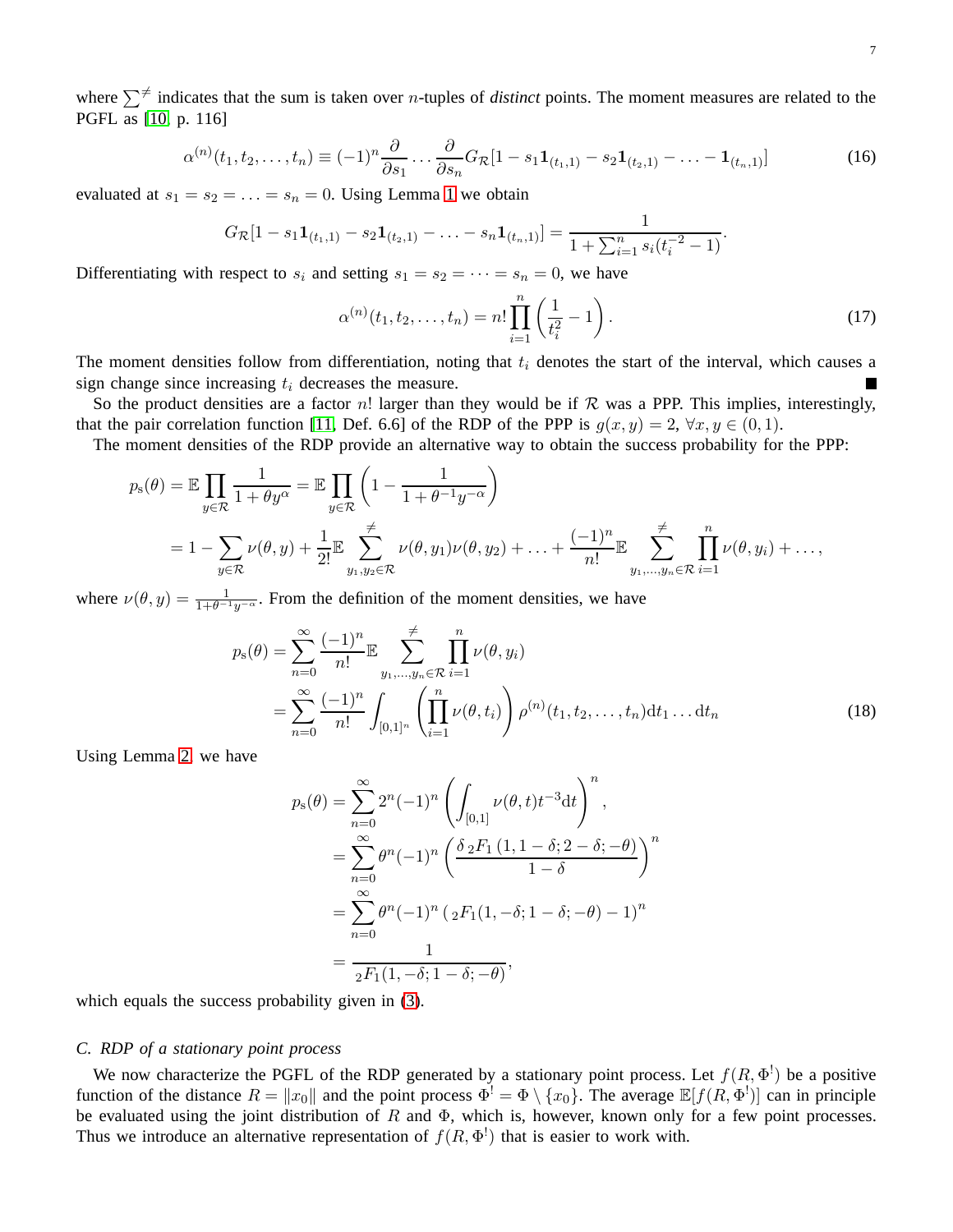The indicator variable  $\mathbf{1}(\Phi(b(o, ||x||)) = 0)$ ,  $x \in \Phi$ , equals one only when  $x = x_0$ . Hence it follows that

$$
f(R, \Phi^!) \equiv \sum_{x \in \Phi} f(||x||, \Phi \setminus \{x\}) \mathbf{1}(\Phi(b(o, ||x||)) = 0). \tag{19}
$$

This representation of  $f(R, \Phi^!)$  permits the computation of the expectation of  $f(R, \Phi^!)$  using the Campbell-Mecke theorem [\[11,](#page-22-1) Thm. 8.2]. We use the above idea in the next lemma to obtain the PGFL of a general RDP.

**Lemma 3.** *The PGFL of the RDP generated by a stationary point process*  $\Phi$  *is given by* 

$$
G_{\mathcal{R}}[f] = \lambda \int_{\mathbb{R}^2} \mathcal{G}_o^! \left[ f\left(\frac{\|x\|}{\| \cdot + x\|}\right) \mathbf{1}(\cdot + x \in b(o, \|x\|)^c) \right] dx, \tag{20}
$$

where  $\mathcal{G}_o^!$  is the PGFL of the point process  $\Phi$  with respect to the reduced Palm measure.

*Proof:* Using the representation in [\(19\)](#page-7-0), we obtain

$$
G_{\mathcal{R}}[f] = \mathbb{E} \sum_{x \in \Phi} \prod_{y \in \Phi \setminus \{x\}} f\left(\frac{\|x\|}{\|y\|}\right) \mathbf{1}(\Phi(b(o, \|x\|)) = 0)
$$
  
\n
$$
\stackrel{\text{(a)}}{=} \lambda \int_{\mathbb{R}^2} \mathbb{E}_o^! \prod_{y \in \Phi} f\left(\frac{\|x\|}{\|y+x\|}\right) \mathbf{1}(\Phi(b(-x, \|x\|)) = 0) dx
$$
  
\n
$$
= \lambda \int_{\mathbb{R}^2} \mathbb{E}_o^! \prod_{y \in \Phi} f\left(\frac{\|x\|}{\|y+x\|}\right) \mathbf{1}(\theta \in (0-x, \|x\|)^c) dx
$$
  
\n
$$
= \lambda \int_{\mathbb{R}^2} \mathcal{G}_o^! \left[ f\left(\frac{\|x\|}{\|x+x\|}\right) \mathbf{1}(\cdot + x \in b(o, \|x\|)^c) \right] dx,
$$

where  $(a)$  follows from the Campbell-Mecke theorem.

If Φ is also rotationally invariant (*i.e.*, motion-invariant), the reduced Palm measure is also rotationally invariant and hence

$$
G_{\mathcal{R}}[f] = \lambda 2\pi \int_{0}^{\infty} r \mathcal{G}_{o}^{!} \left[ f\left(\frac{r}{\|\cdot\|r\|}\right) \mathbf{1}(\cdot + r \in b(o, r)^{c}) \right] dr,\tag{21}
$$

where r in any vector addition should be interpreted as  $(r, 0)$ .

*Remark.* Taking  $\Phi$  to be a PPP, [\(21\)](#page-7-1) reduces to [\(12\)](#page-4-1) since

$$
G_{\mathcal{R}}[f] = 2\pi\lambda \int_0^\infty r \exp\left(-\lambda \int_{\mathbb{R}^2} \left[1 - f\left(\frac{r}{\|x + (r, 0)\|}\right) \mathbf{1}(x + (r, 0) \in b(0, r)^c)\right] dx\right) dr
$$
  
=  $2\pi\lambda \int_0^\infty r \exp\left(-\lambda \pi r^2 - \lambda \int_{b(o, r)^c} \left[1 - f\left(\frac{r}{\|x\|}\right)\right] dx\right) dr$   
=  $2\pi\lambda \int_0^\infty r \exp\left(-\lambda \pi r^2 - 2\pi\lambda \int_r^\infty y[1 - f(r/y)] dy\right) dr.$ 

The last expression equals the second-to-last line in the proof of Lemma [1.](#page-4-2)

Similar to the case of PPP, we now obtain the moment measures of the RDP of a general stationary point process.

<span id="page-7-4"></span>**Lemma 4.** *The factorial moment measures of the RDP* R *generated by a stationary point process* Φ *are*

<span id="page-7-2"></span>
$$
\alpha^{(n)}(t_1, t_2, \dots, t_n) = \int\limits_{\mathbb{R}^{n+1}} \prod_{i=1}^n f(y_0, y_i, t_i) \mathbb{E}^1_{y_0, y_1, \dots, y_n} [g(\Phi, y_0)] \rho_{\Phi}^{(n+1)}(y_0, y_1, \dots, y_n) dy_0 \dots dy_n,
$$
 (22)

*where*  $g(\Psi, x) = \prod_{y \in \Psi} \mathbf{1}(\|y\| \ge \|x\|)$  *and*  $f(x, y, t) = \mathbf{1}_{(t,1)} \left( \frac{\|x\|}{\|y\|} \right)$  $\|y\|$ *. The product densities are*

$$
\rho_{\mathcal{R}}^{(n)}(t_1, t_2, \dots, t_n) = n! \, 2^n \left( \prod_{i=1}^n t_i^{-3} \right) \beta_n(t_1, \dots, t_n),\tag{23}
$$

<span id="page-7-3"></span><span id="page-7-1"></span><span id="page-7-0"></span> $\blacksquare$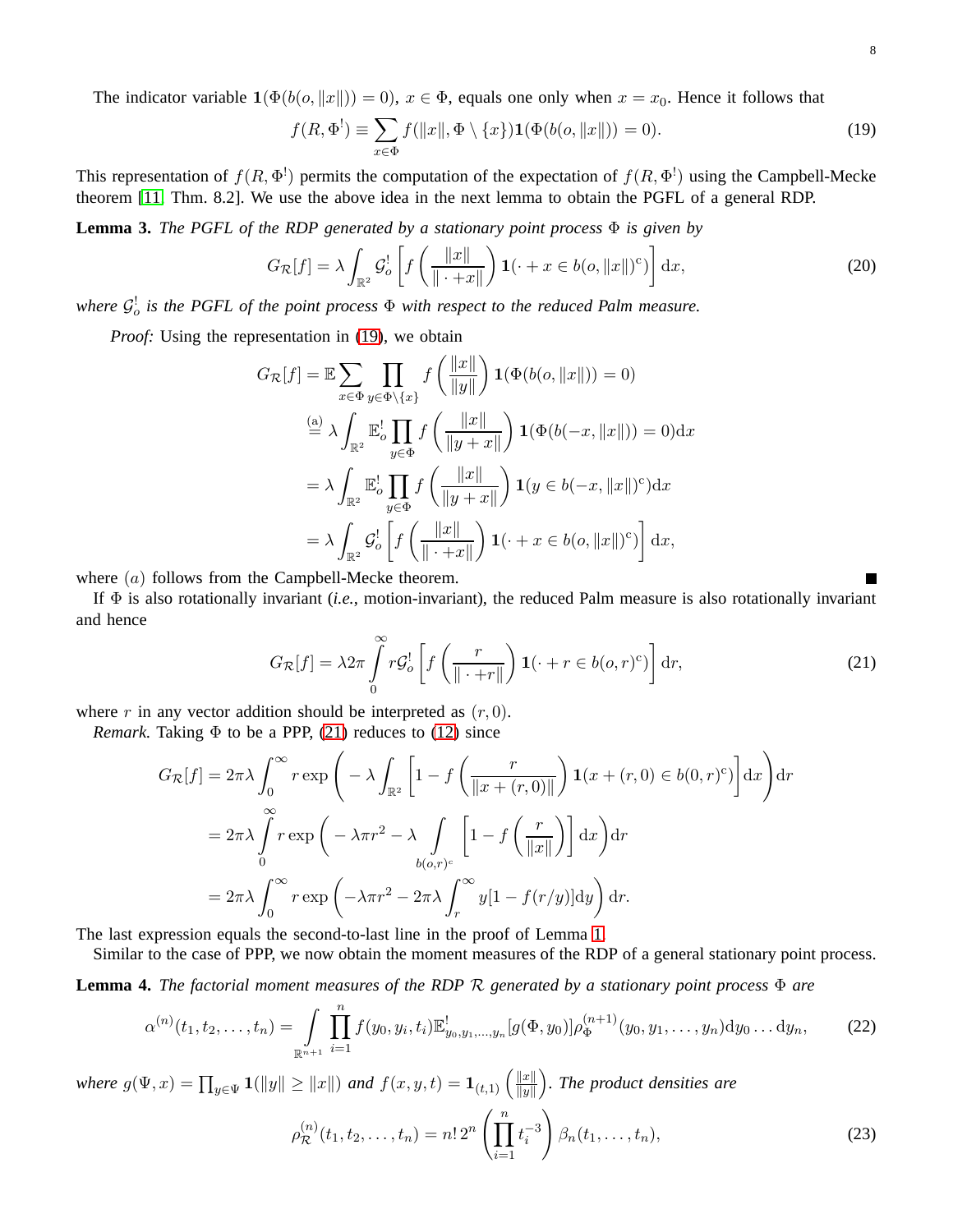*where*

$$
\beta_n(t_1,\ldots,t_n) \triangleq \frac{1}{n!2^n} \int_{\mathbb{R}^2} ||y_0||^{2n} \int_{[0,2\pi]^n} \mathbb{E}^!_{y_0,(\frac{||y_0||}{t_1},\varphi_1),\ldots,(\frac{||y_0||}{t_n},\varphi_n)} [g(\Phi,y_0)] \cdot \rho_{\Phi}^{(n+1)}\left(y_0,(\frac{||y_0||}{t_1},\varphi_1),\ldots,(\frac{||y_0||}{t_n},\varphi_n)\right) d\varphi_1 \ldots d\varphi_n dy_0.
$$
\n(24)

*Proof:* As before, we use the relationship [\(16\)](#page-6-0). While the result can be obtained from the PGFL in Lemma [1,](#page-4-2) it is easier to begin with the definition of the PGFL. We have

<span id="page-8-0"></span>
$$
G_{\mathcal{R}}[f] = \mathbb{E} \sum_{x \in \Phi} \prod_{y \in \Phi \setminus \{x\}} f\left(\frac{\|x\|}{\|y\|}\right) \mathbf{1}(\|y\| \ge \|x\|)
$$

$$
= \mathbb{E} \sum_{x \in \Phi} g(\Phi \setminus \{x\}, x) \prod_{y \in \Phi \setminus \{x\}} f\left(\frac{\|x\|}{\|y\|}\right).
$$

We are interested in the derivative of the PGFL with the function  $f(z) = 1 - \sum_{i=1}^{n} s_i \mathbf{1}_{(t_i,1)}(z)$ . So we have

$$
\alpha^{(n)}(t_1, t_2, \dots, t_n) = (-1)^n \frac{\partial}{\partial s_1} \dots \frac{\partial}{\partial s_n} \mathbb{E} \sum_{x \in \Phi} g(\Phi \setminus \{x\}, x) \prod_{y \in \Phi \setminus \{x\}} \left(1 - \sum_{i=1}^n s_i \mathbf{1}_{(t_i, 1)} \left(\frac{\|x\|}{\|y\|}\right)\right)
$$

evaluated at  $s_1 = s_2 = \ldots = s_n = 0$ . Expanding the inner product over the summation we obtain an infinite polynomial in the powers of  $s_1, \ldots, s_n$  and their products. We observe that the only term that contributes to the derivative in a non-zero manner is the  $s_1s_2\cdots s_n$  term. Its coefficient equals

$$
T = (-1)^n \mathbb{E} \bigg( \sum_{x \in \Phi} g(\Phi \setminus \{x\}, x) \sum_{y_1, \dots, y_n \in \Phi \setminus \{x\}}^{\neq} f(x, y_1, t_1) \dots f(x, y_n, t_n) \bigg).
$$

Combining the summations,

$$
T=(-1)^n \mathbb{E}\bigg(\sum_{y_0,y_1,\ldots,y_n\in\Phi}^{\neq} f(y_0,y_1,t_1)\cdot\ldots\cdot f(y_0,y_n,t_n)g(\Phi\setminus\{y_0\},y_0)\bigg).
$$

Since  $f(y_0, y_i, t_i) \neq 1$  implies  $||y_i|| \geq ||y_0||$ ,

$$
T = (-1)^n \mathbb{E} \bigg( \sum_{y_0, y_1, \dots, y_n \in \Phi}^{\neq} f(y_0, y_1, t_1) \cdot \dots \cdot f(y_0, y_n, t_n) g(\Phi \setminus \{y_0, y_1, \dots, y_n\}, y_0) \bigg),
$$

and, using [\[12,](#page-22-2) Thm. 1],

$$
T = (-1)^n \int_{\mathbb{R}^{n+1}} \prod_{i=1}^n f(y_0, y_i, t_i) \mathbb{E}_{y_0, y_1, \dots, y_n}^![g(\Phi, y_0)] \cdot \rho_{\Phi}^{(n+1)}(y_0, y_1, \dots, y_n) dy_0 \dots dy_n,
$$
 (25)

and the result [\(22\)](#page-7-2) follows. For the product densities, we convert the variables  $x_i$  into polar coordinates  $(r_i, \varphi_i)$ , which yields

$$
\alpha^{n}(t_{1}, t_{2}, \ldots, t_{n}) = \int_{\mathbb{R}^{2}} \int_{\|y_{0}\|}^{\|y_{0}\|/t_{1}} r_{1} \cdots \int_{\|y_{0}\|}^{n} r_{n} \int_{[0, 2\pi]^{n}} \mathbb{E}_{y_{0}, (r_{1}, \varphi_{1}), \ldots, (r_{n}, \varphi_{n})}^{!} [g(\Phi, y_{0})]
$$

$$
\cdot \rho^{(n+1)}(y_{0}, (r_{1}, \varphi_{1}), \ldots, (r_{n}, \varphi_{n})) d\varphi_{1} \ldots d\varphi_{n} dr_{1} \ldots dr_{n} dy_{0}.
$$

Then differentiating using the Leibniz rule with respect to  $t_1, \ldots, t_n$ , we obtain

$$
\rho_{\mathcal{R}}^{(n)}(t_1, t_2, \ldots, t_n) = \left(\prod_{i=1}^n t_i^{-3}\right) \int\limits_{\mathbb{R}^2} \|y_0\|^{2n} \int\limits_{[0, 2\pi]^n} \mathbb{E}^!_{y_0, \left(\frac{\|y_0\|}{t_1}, \varphi_1\right), \ldots, \left(\frac{\|y_0\|}{t_n}, \varphi_n\right)} [g(\Phi, y_0)] \cdot \newline \rho_{\Phi}^{(n+1)}\left(y_0, \left(\frac{\|y_0\|}{t_1}, \varphi_1\right), \ldots, \left(\frac{\|y_0\|}{t_n}, \varphi_n\right)\right) d\varphi_1 \ldots d\varphi_n dy_0,
$$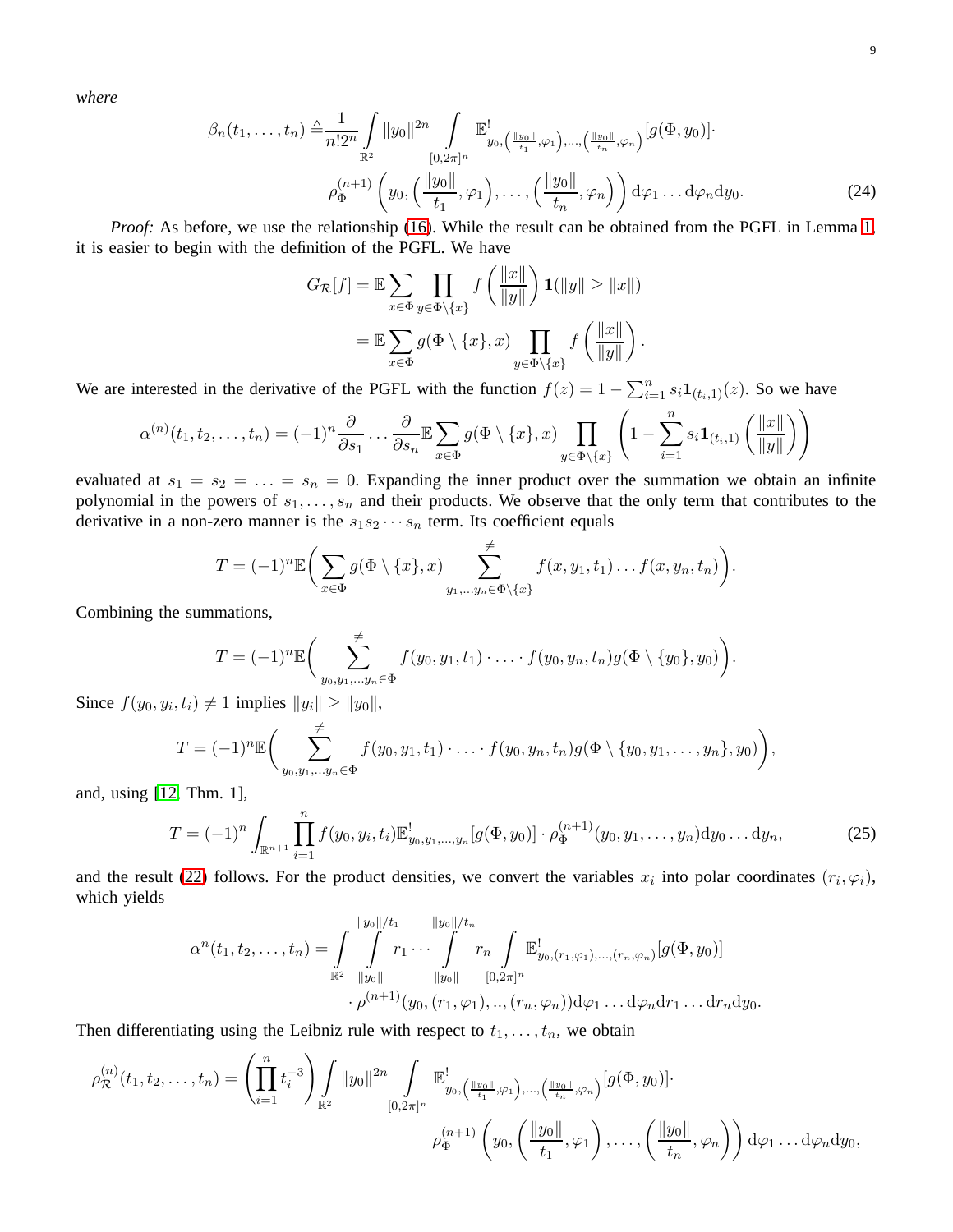П

 $\overline{\phantom{a}}$ 

which equals [\(23\)](#page-7-3).

As in [\(18\)](#page-6-1), the moment densities of the RDP generated by a stationary point process can be used to compute its corresponding success probability.

## IV. THE MEAN INTERFERENCE-TO-SIGNAL RATIO (MISR) AND THE GAIN AT 0

In this section, we introduce and analyze the MISR, including its generalized version, and apply it to derive a simple asymptotic expression of the SIR distribution near 0 using the gain  $G_0$ . We also give some insight why  $G_0$ barely depends on the path loss exponent  $\alpha$  and the fading statistics.

# *A. The MISR for general point processes*

The first result gives an expression for the MISR for a general point process.

<span id="page-9-0"></span>**Theorem 1.** *The MISR of a motion-invariant point process* Φ *is given by*

$$
MISR = 2\int_0^1 t^{\alpha - 3} \beta_1(t) dt,
$$

*where*  $\beta_1(t)$  *is given in* [\(24\)](#page-8-0) *in Lemma [4.](#page-7-4)* 

*Proof:* Using the RDP, the MISR can be expressed as

$$
MISR = \mathbb{E} \sum_{y \in \mathcal{R}} y^{\alpha}
$$

$$
= \int_0^1 t^{\alpha} \rho_{\mathcal{R}}^{(1)}(t) dt.
$$

$$
\stackrel{(a)}{=} 2 \int_0^1 t^{\alpha} t^{-3} \beta_1(t) dt,
$$

where  $(a)$  follows from Lemma [4.](#page-7-4)

When  $\Phi$  is a PPP, from Slivnyak's theorem and the fact that  $\rho^{(2)} = \lambda^2$ , we have  $\beta_1(t) = 1$  and hence MISR =  $2/(\alpha - 2)$ .

# *B. The Generalized MISR*

**Definition 3** (Generalized MISR)**.** *The* generalized MISR *with parameter* n *is defined as*

$$
MISR_n \triangleq (\mathbb{E}(I\bar{S}R^n))^{1/n}.
$$

If there is a danger of confusion, we call MISR  $\equiv$  MISR<sub>1</sub> the *standard MISR*.

The generalized MISR can be obtained by taking the corresponding derivative of the Laplace transform  $\mathbb{E}(e^{-s \cdot \overline{5R}})$ at  $s = 0$ . In case of the PPP with Rayleigh fading, the Laplace transform is known and equals the success probability [\(3\)](#page-0-1), thus

$$
MISR_n^n = \mathbb{E}(I\bar{S}R^n) = (-1)^n \frac{d}{d\theta^n} p_s(\theta)|_{\theta=0}.
$$
\n(26)

For general fading, the Laplace transform is not known, but we can still calculate the derivative at  $s = 0$ , as the following result for the PPP with general fading shows.

<span id="page-9-3"></span>**Theorem 2** (Generalized MISR and lower bound for PPP)**.** *For a Poisson cellular network with arbitrary fading,*

<span id="page-9-1"></span>
$$
\mathbb{E}(\mathsf{I}\bar{\mathsf{S}}\mathsf{R}^n) = \sum_{k=1}^n k! B_{n,k} \left( \frac{\delta}{1-\delta}, \dots, \frac{\delta \mathbb{E}(h^{n-k+1})}{n-k+1-\delta} \right),\tag{27}
$$

*where*  $B_{n,k}$  *are the (incomplete) Bell polynomials. For*  $n > 1$ *, the generalized MISR is lower bounded as* 

<span id="page-9-2"></span>
$$
\text{MISR}_n \ge \left[ \left( \frac{\delta}{1-\delta} \right)^n n! + \frac{\delta \mathbb{E}(h^n)}{n-\delta} \right]^{1/n} . \tag{28}
$$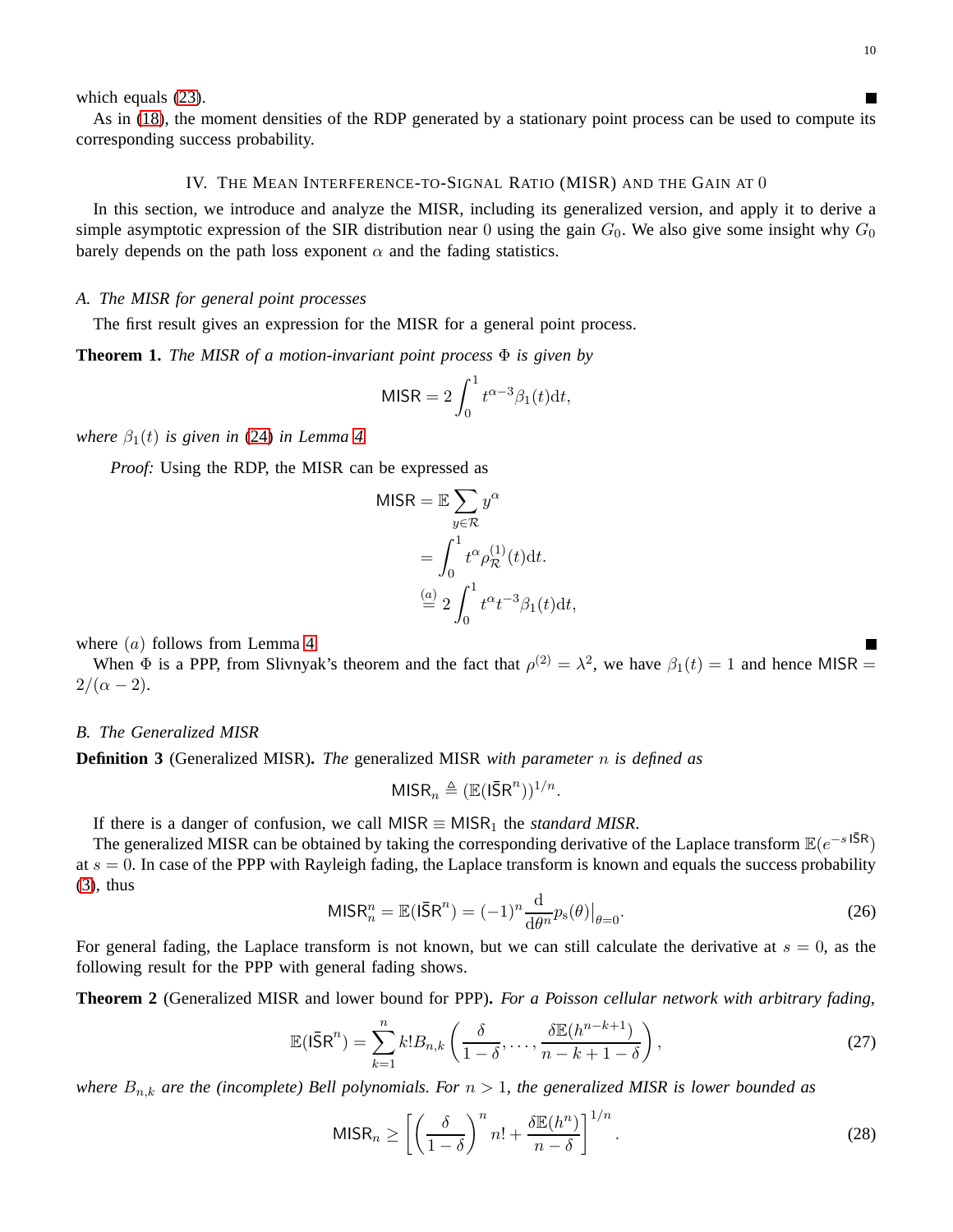*Proof:* We begin with the the Laplace transform of the  $\overline{\text{SR}}$ , given by

$$
\mathbb{E}(e^{-s \, \text{I}\bar{\mathsf{S}}\mathsf{R}}) = \mathbb{E} \prod_{y \in \mathcal{R}} \mathcal{L}_h(sy^{\alpha})
$$

$$
\stackrel{\text{(a)}}{=} \frac{1}{1 + 2 \int_1^{\infty} y \left(1 - \mathcal{L}_h\left(\frac{s}{y^{\alpha}}\right)\right) \, \mathrm{d}y}.
$$

where (a) follows from Lemma [1.](#page-4-2) Let  $f(s) = 1/(1+s)$  and  $g(s) = 2 \int_1^{\infty} y \left(1 - \mathcal{L}_h\left(\frac{s}{y^s}\right)\right)$  $\left(\frac{s}{y^{\alpha}}\right)$  dy. Then  $\mathbb{E}(e^{-s \cdot 1\bar{5}R}) =$  $f(g(s))$ . We are interested in the m-derivative of  $\mathbb{E}(e^{-s} \cdot \sqrt{5R})$  with respect to s at  $s = 0$ , which can be computed using Faà di Bruno's formula [\[13\]](#page-22-3) as

$$
\frac{\mathrm{d}}{\mathrm{d}s}f(g(s))|_{s=0} = \sum_{k=1}^{n} f^{(k)}(g(0))B_{n,k}(g'(0), g''(0), ..., g^{(n-k+1)}(0)),
$$

where  $B_{n,k}$  are the (incomplete) Bell polynomials. We have  $g(0) = 0$ ,

$$
f^{(k)}(s) = (-1)^k \frac{k!}{(1+s)^{k+1}},
$$

and

$$
g^{(k)}(s) = -2 \int_1^{\infty} y^{1-k\alpha} \mathcal{L}_h^{(k)}(sy^{-\alpha}) dy,
$$

which, when evaluated at  $s = 0$ , equals

<span id="page-10-0"></span>
$$
g^{(k)}(0) = \frac{2(-1)^{k+1} \mathbb{E}(h^k)}{k\alpha - 2}.
$$

Combining everything, we have

$$
\mathbb{E}(\mathsf{I\bar{S}R}^n) = (-1)^n \frac{d^n}{ds^n} \mathbb{E}(e^{-s\,\mathsf{I\bar{S}R}})\big|_{s=0}
$$
\n
$$
= (-1)^n \sum_{k=1}^n (-1)^k k! B_{n,k} \left(\frac{2}{\alpha - 2}, \dots, \frac{2(-1)^{n-k} \mathbb{E}(h^{n-k+1})}{(n-k+1)\alpha - 2}\right).
$$
\n(29)

From the definition of Bell polynomials it follows that all the terms are positive, hence the result [\(27\)](#page-9-1) follows from  $\delta = 2/\alpha$ . The lower bound is obtained by only considering the terms  $k = 1$  and  $k = m$  in the sum [\(29\)](#page-10-0). The bound becomes tight as  $\delta \to 0$  *and* as  $\delta \to 1$  since the term  $k = 1$  dominates the sum [\(29\)](#page-10-0) as  $\delta \to 1$  since it is the only term with a denominator  $(1 - \delta)^n$ , while the term  $k = n$  dominates as  $\delta \to 0$  since it is the only one with a numerator  $Θ(δ)$ .

Hence we have two simpler asymptotically tight bounds for the generalized MISR:

$$
\text{MISR}_n \gtrsim \left(\frac{\delta}{n} \mathbb{E}(h^n)\right)^{1/n}, \quad \delta \to 0 \tag{30}
$$

$$
\text{MISR}_n \gtrsim \frac{\delta(n!)^{1/n}}{1-\delta} = \text{MISR}_1(n!)^{1/n}, \quad \delta \to 1.
$$
 (31)

For Rayleigh fading, [\(30\)](#page-10-1) yields MISR<sub>n</sub>  $\sim (\delta \Gamma(n))^{1/n}$ ,  $\delta \to 0$ .

Fig. [2](#page-11-0) shows  $MISR<sub>n</sub>$  for Rayleigh fading as a function of the path loss exponent. As can be observed, the term MISR<sub>1</sub> $(n!)^{1/n}$  is dominant for  $\alpha \leq 4$  even if the fading is severe (Rayleigh fading). For less severe fading, the term with  $\mathbb{E}(h^n)$  is less relevant; it only becomes dominant for unrealistically high path loss exponents ( $\delta \ll 1$ ).

The second moment of the  $\overline{SR}$  follows from [\(27\)](#page-9-1) as

<span id="page-10-2"></span><span id="page-10-1"></span>
$$
\mathbb{E}(\bar{\mathsf{ISR}}^2) = 2 \,\mathsf{MISR}_1^2 + \frac{\delta \mathbb{E}(h^2)}{2 - \delta},
$$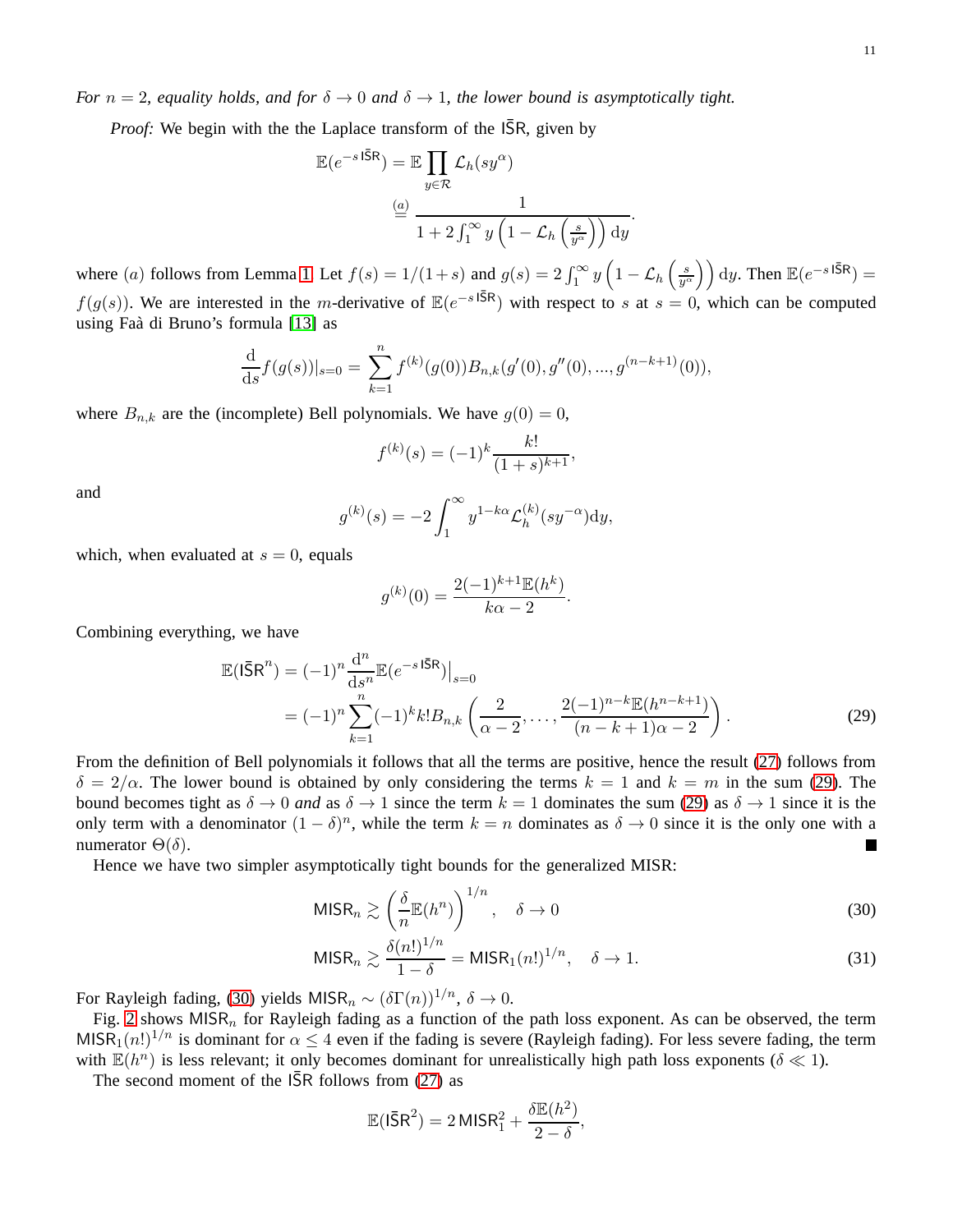

<span id="page-11-0"></span>Fig. 2. MISR<sub>n</sub> for  $n \in \{1, 2, 5\}$  for the PPP with Rayleigh fading as a function of the path loss exponent  $\alpha$ . "Lower bound 1" is the simple bound in [\(31\)](#page-10-2), which holds irrespective of the fading and is asymptotically tight as  $\alpha \downarrow 2$ , and "Lower bound 2" is the bound in [\(28\)](#page-9-2), which is valid for  $n \geq 2$  and is exact for  $n = 2$ . For  $\alpha \leq 4$ , the two bounds are essentially identical.

and the third moment is

$$
\mathbb{E}(\mathsf{I}\bar{\mathsf{S}}\mathsf{R}^3) = 6 \, \mathsf{M} \mathsf{I} \mathsf{S} \mathsf{R}_1^3 + \frac{6\delta^2 \mathbb{E}(h^2)}{(1-\delta)(2-\delta)} + \frac{\delta \mathbb{E}(h^3)}{3-\delta}
$$

.

*Remarks.*

- Setting  $\mathbb{E}(h^k) = 1$  for all k retrieves the result in [\[3,](#page-21-1) Prop. 3] on the pre-constant for m transmissions in a Poisson networks over Rayleigh fading.
- An alternative way to derive the lower bound is as follows. Letting  $u_y \triangleq h_y y^\alpha$  for  $y \in \mathcal{R}$ , we expand  $\overline{\mathsf{S}}\mathsf{R}^n$  as

$$
\begin{split} \mathsf{I\bar{S}R}^{n} &= \left(\sum_{y\in\mathcal{R}}u_{y}\right)^{n} \\ &= \sum_{y\in\mathcal{R}}u_{y}^{n}+\binom{n}{1}\sum_{y\in\mathcal{R}}\left(u_{y}^{n-1}\sum_{x\in\mathcal{R}\backslash\{y\}}u_{x}\right)+\binom{n}{2}\sum_{y\in\mathcal{R}}\left(u_{y}^{n-2}\sum_{x,z\in\mathcal{R}\backslash\{y\}}u_{x}u_{z}\right)+\\ &\left(\begin{matrix}n\\3\end{matrix}\right)\sum_{y\in\mathcal{R}}\left(u_{y}^{k-3}\sum_{v,x,z\in\mathcal{R}\backslash\{y\}}u_{v}u_{x}u_{z}\right)+\sum_{n-4\,\text{terms}}+\binom{n}{n}\sum_{x_{1},\dots,x_{n}\in\mathcal{R}}u_{x_{1}}\cdots u_{x_{n}},\end{split}
$$

where the expression contains  $k$  sums. Ignoring all but the first and last terms of the expansion, we obtain

$$
\mathbb{E}(\mathsf{I}\bar{\mathsf{S}}\mathsf{R}^n) \ge \mathbb{E}(h^n) \frac{\delta}{m-\delta} + \int_{[0,1]^n} (x_1 \cdots x_n)^\alpha \rho_{\Phi}^{(n)}(x_1,\ldots,x_n) \mathrm{d}x_1 \cdots \mathrm{d}x_n
$$

$$
= \mathbb{E}(h^n) \frac{\delta}{n-\delta} + n! \, \mathsf{MISR}_1^n,
$$

which equals the result in [\(28\)](#page-9-2).

For Nakagami-m fading, MISR<sub>n</sub> is decreasing with increasing m since the moments  $\mathbb{E}(h^n)$  are decreasing with m. As the lower bound MISR<sub>1</sub> $(n!)^{1/n}$  does not depend on the fading, MISR<sub>n</sub> approaches a non-trivial limit as  $m \to \infty$ .

Fig. [3](#page-12-0) shows MISR<sub>n</sub> as a function of n. The increase is almost linear in n. Indeed, as  $n \to \infty$ , MISR<sub>n</sub> is proportional to  $n$  for the usually encountered path loss exponents, as the following corollary establishes.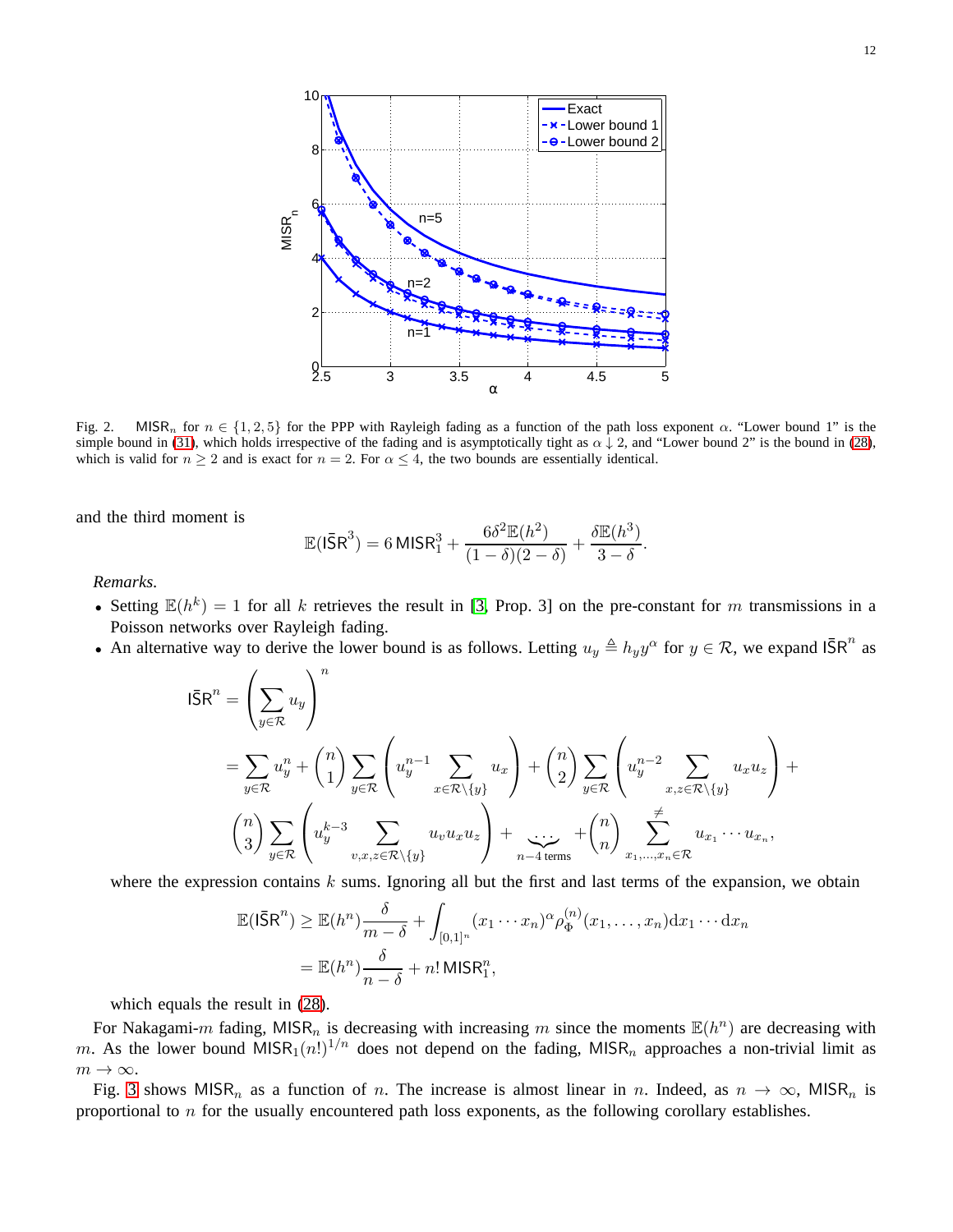

<span id="page-12-0"></span>(a) MISR<sub>n</sub> as a function of  $\alpha$  for  $n \in \{1, 2, 5\}$ .

(b) MISR<sub>n</sub> as a function of n for  $\alpha = 4$  and lower bound [\(31\)](#page-10-2).

Fig. 3. Generalized MISR per [\(27\)](#page-9-1) for the PPP for Nakagami-m fading with  $m \in \{1, 2, 10\}$ .

**Corollary 3.** *For the PPP with Rayleigh fading and*  $\alpha \leq 4$ *,* 

$$
\mathsf{MISR}_n \sim \frac{n}{e} \, \mathsf{MISR}_1 = \frac{n}{e} \frac{\delta}{1-\delta}, \quad n \to \infty.
$$

*Proof:* For the PPP with Rayleigh fading and  $\delta \geq 1/2$ , it follows from [\(27\)](#page-9-1) that

$$
\mathsf{MISR}_n \sim \left(\frac{\delta}{1-\delta}\right) (n!)^{1/n}, \quad n \to \infty,
$$

since the dominant term in [\(27\)](#page-9-1) for large *n* is the one with  $\delta^n/(1-\delta)^n$ , which increases geometrically (or stays constant) with n for  $\delta \geq 1/2$ . For the factorial term,  $\log((n!)^{1/n}) \sim \log n - 1$ , hence we obtain MISR<sub>n</sub> ~  $e^{\log n-1}$  MISR<sub>1</sub>.

*Remark.* Using Stirling's formula  $n! \sim \sqrt{2\pi n} (n/e)^n$ , this asymptotic result can be sharpened slightly.

# *C. The gain*  $G_0$  *for general fading*

Equipped with the results from Theorem [2,](#page-9-3) we can now discuss the gain  $G_0$  for general fading<sup>[5](#page-12-1)</sup>. If  $F_h(x) \sim c_m x^m$ ,  $x \to 0$ , then, for  $\theta \to 0$ , we have  $p_s(\theta) \sim 1 - c_m \mathbb{E}[(\theta \, \textsf{I} \bar{\textsf{S}} \textsf{R})^m]$ , hence

$$
G_0^{(m)} = \left(\frac{\mathbb{E}(I\bar{S}R_{\text{PPP}}^m)}{\mathbb{E}(I\bar{S}R^m)}\right)^{1/m} = \frac{\text{MISR}_{m,\text{PPP}}}{\text{MISR}_m}.
$$
\n(32)

The ASAPPP approximation follows as

$$
p_{s}(\theta) \approx p_{s,\text{PPP}}^{(m)}(\theta/G_0^{(m)}),
$$

where  $p_{\text{s,PPP}}^{(m)}$  is the success probability for the PPP with fading parameter m, which is not known in closed-form. In [\[14\]](#page-22-4), the SIR ccdf for a Poisson cellular network when  $h$  is gamma distributed is discussed. However, we have the exact MISR<sub>m</sub> from [\(27\)](#page-9-1) and the lower bound MISR<sub>m</sub>  $\gtrsim$  MISR<sub>1</sub>(m!)<sup>1/m</sup>.

For Nakagami-m fading, the pre-constant is  $c_m = m^{m-1}/\Gamma(m)$ , and we have

$$
p_{\text{s,PPP}}^{(m)}(\theta) \sim 1 - c_m \mathbb{E}[(\theta \operatorname{I\bar{S}R})^m]
$$
  

$$
\lesssim 1 - \frac{m^{m-1}}{\Gamma(m)} \text{MISR}_1 m! \theta^m
$$
  

$$
= 1 - \text{MISR}_1(m\theta)^m,
$$

<span id="page-12-1"></span><sup>5</sup>By "general fading", here we refer to a fading distribution that satisfies  $F_h(x) = \Theta(x^m)$ ,  $x \to 0$ , for arbitrary  $m \in \mathbb{N}$ .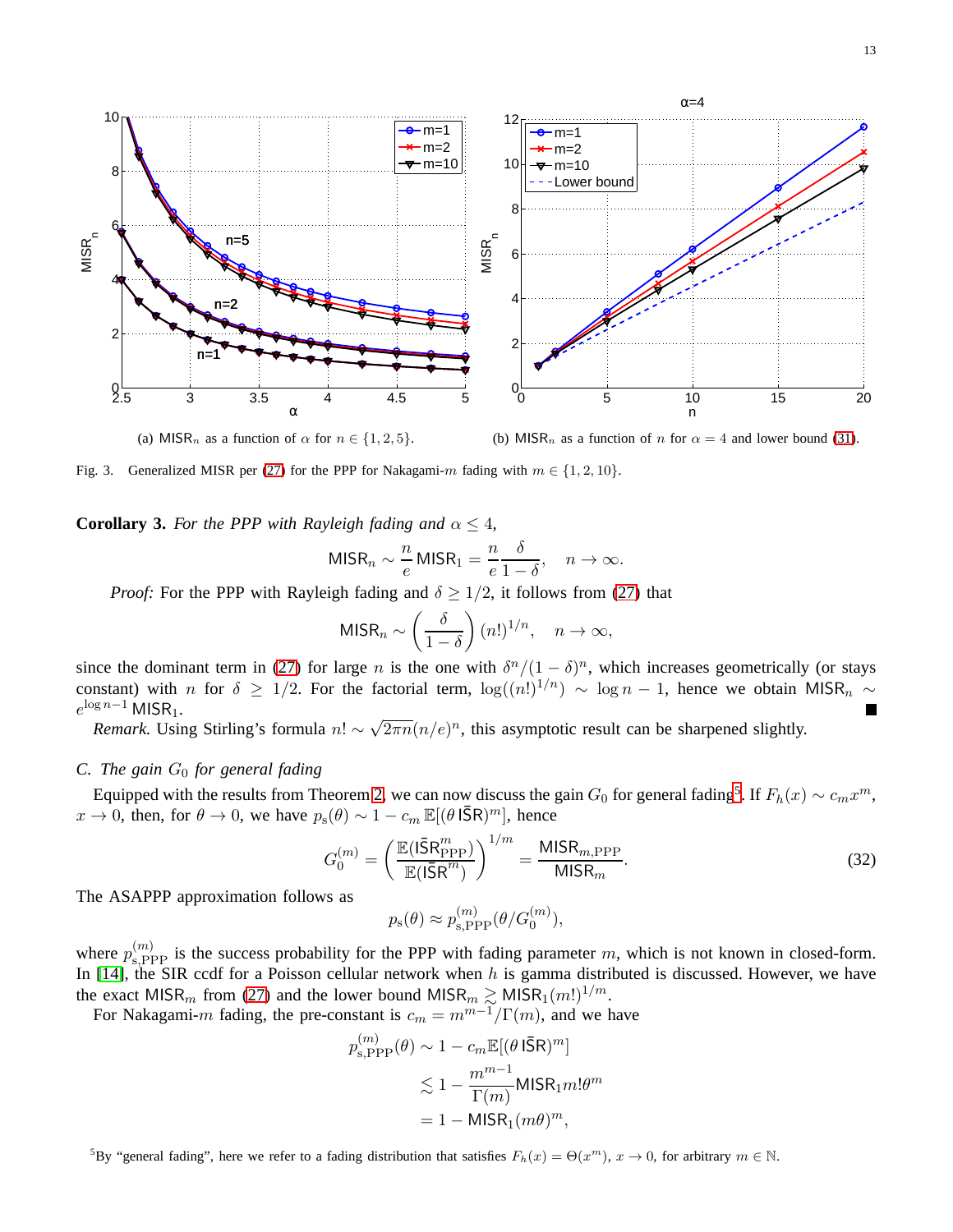

<span id="page-13-0"></span>Fig. 4. Gain of selection combining of m transmissions in Rayleigh fading channels over a single transmission in Nakagami-m fading channels, for Poisson networks with  $\alpha = 4$ .

where  $\leq$  indicates an upper bound with asymptotic equality. Adding the second term in the lower bound and noting that

$$
\mathbb{E}(h^{m}) = \frac{\Gamma(2m)}{\Gamma(m)m^{m}}
$$

yields the slightly sharper result

$$
p_{{\scriptscriptstyle{\mathbf{S}}},{\rm PPP}}^{(m)}(\theta) \lesssim 1-\theta^m\left[\left(\frac{m\delta}{1-\delta}\right)^m+\frac{\delta}{m-\delta}\frac{\Gamma(2m)}{\Gamma(m)m^m}\right].
$$

The gain for general fading is applicable to arbitrary transmission techniques that provide the same amount of diversity, not just to compare different base station deployments. As an example, we determine the gain from selection combining of the signals from  $m$  transmissions over Rayleigh fading channels with a single transmission over Nakagami-m fading channels, both for Poisson distributed base stations. The MISR for the selection combining scheme follows from [\[3,](#page-21-1) Prop. 3]. Fig. [4](#page-13-0) shows that there is a very small gain from selection combining.

Simulation results indicate that at least for moderate m, the scaling MISR<sub>m</sub>  $\approx$  MISR<sub>1</sub>(m!)<sup>1/m</sup> holds for arbitrary motion-invariant point processes. This implies that  $G_0^{(m)} \approx G_0^{(1)}$  $_{0}^{(1)}$ , which indicates that  $G_0$  is insensitive to the fading statistics for small to moderate m. Next we show that the gain is also insensitive to the path loss exponent  $\alpha$ .

# <span id="page-13-1"></span>*D. Insensitivity of the MISR to* α

Fig. [5](#page-14-0) illustrates the densities of the square and triangular lattices relative to the PPP's, which is  $\lambda_{\rm PPP}(r) = 2r^{-3}$ ,  $r \in (0, 1]$ , as derived after Def. [2.](#page-4-3) Since the relative densities are roughly constant over the [0, 1] interval, the gains do not depend strongly on  $\alpha$ . Indeed, if the density of the RDP of a general point process could be expressed as  $\lambda(r) = c\lambda_{\text{PPP}}(r)$ , we would have  $G_0 = 1/c$  irrespective of  $\alpha$ .

Another way to show the insensitivity of the gain to  $\alpha$  is by exploring the asymptotic behavior of the MISR for general point processes given in Theorem [1](#page-9-0) in the high-α regime. The result is the content of the next lemma.

**Lemma 5.** *For a motion-invariant point process* Φ*,*

$$
MISR(\delta) \sim \delta \beta_1(1), \quad \delta \to 0,
$$
\n(33)

*where*

$$
\beta_1(1) = \frac{1}{2} \int_{\mathbb{R}^2} ||y_0||^2 \int_{[0,2\pi]} \mathbb{E}_{y_0, (||y_0||, \varphi_1)}^! [g(\Phi, y_0)] \rho_{\Phi}^{(2)}(y_0, (||y_0||, \varphi_1)) d\varphi_1 d y_0.
$$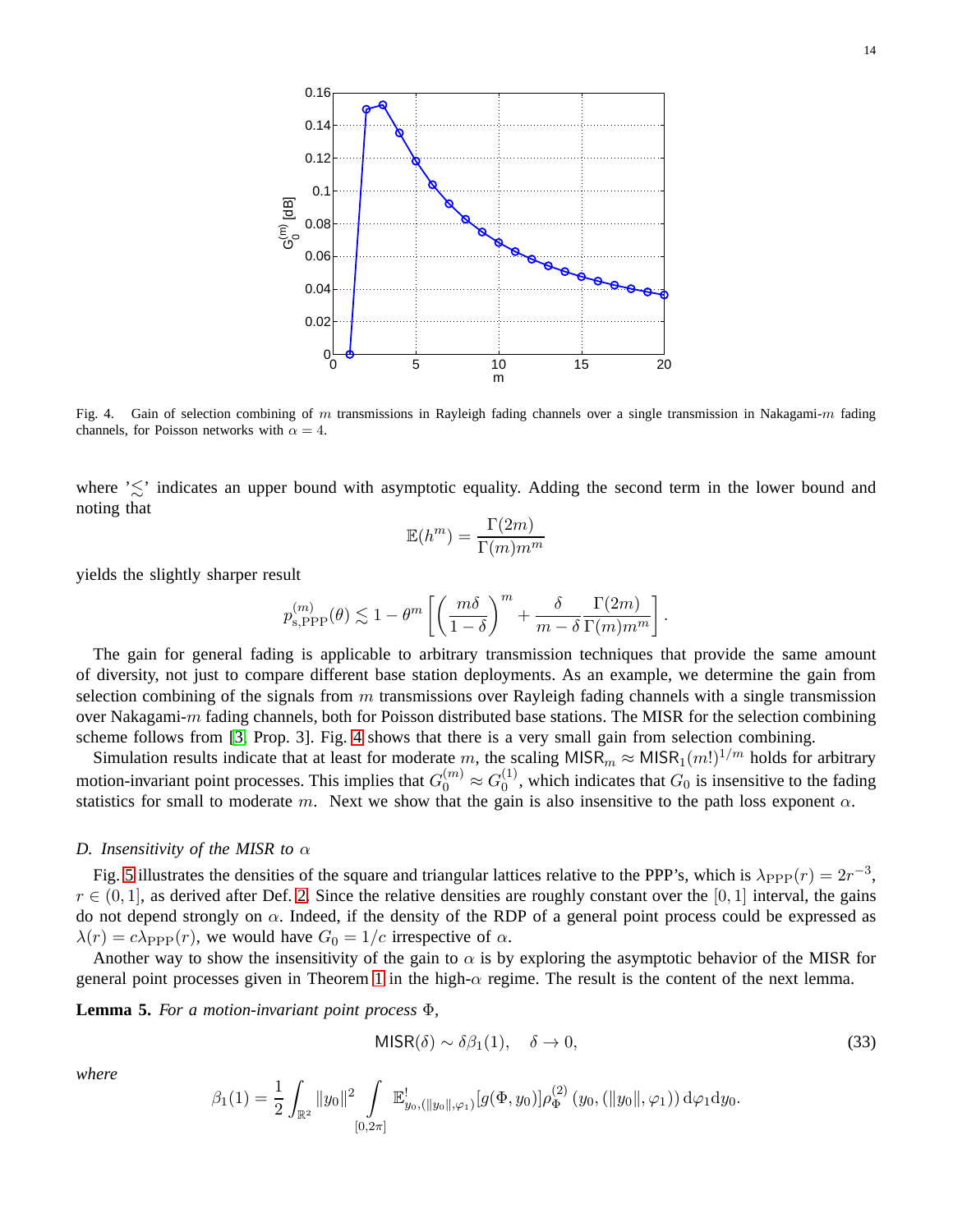

<span id="page-14-0"></span>(a) Relative intensity  $\lambda_{\text{sq}}(r)/\lambda_{\text{PPP}}(r)$  of square lattice.

(b) Relative intensity  $\lambda_{\text{tri}}(r)/\lambda_{\text{PPP}}(r)$  of triangular lattice.

Fig. 5. Relative intensity of square and triangular lattices. The straight line is the average relative intensity and corresponds to  $1/G_{0,\text{sq}}$ and  $1/G_{0,\text{tri}}$ , respectively.

*Proof:* The MISR for a general point process is given by Theorem [1](#page-9-0) as

$$
MISR = 2\int_0^1 t^{\alpha-3}\beta_1(t)dt = 2\int_0^1 t^{-3}e^{\alpha \log(t)}\beta_1(t)dt.
$$
 (34)

Using the Laplace asymptotic technique [\[15,](#page-22-5) Eq. 6.419],

$$
MISR(\alpha) \sim 2\alpha^{-1}\beta_1(1), \quad \alpha \to \infty.
$$

This shows that MISR for arbitrary point processes decays as  $1/\alpha$ , which implies  $G_0$  approaches a constant for large  $\alpha$  (see Fig. [3\(](#page-12-0)a)).

## V. THE EXPECTED FADING-TO-INTERFERENCE RATIO (EFIR) AND THE GAIN AT  $\infty$

In this section, we define the *expected fading-to-interference ratio (EFIR)* and explore its connection to the gain  $G_{\infty}$  in [\(8\)](#page-3-0). We shall see that the EFIR plays a similar role for  $\theta \to \infty$  as the MISR does for  $\theta \to 0$ .

## *A. Definition and EFIR for PPP*

<span id="page-14-2"></span>**Definition 4** (Expected fading-to-interference ratio (EFIR)). *For a point process*  $\Phi$ , *let*  $I_\infty = \sum_{x \in \Phi} h_x ||x||^{-\alpha}$  *and let* h *be a fading random variable independent of all*  $(h_x)$ *. The expected fading-to-interference ratio (EFIR) is defined as*

<span id="page-14-1"></span>
$$
\text{EFIR} \triangleq \left(\lambda \pi \mathbb{E}_o^! \left[ \left(\frac{h}{I_\infty}\right)^{\delta} \right] \right)^{1/\delta},\tag{35}
$$

where  $\mathbb{E}^!_o$  is the expectation with respect to the reduced Palm measure of  $\Phi$ .

Here we use  $I_{\infty}$  for the interference term, since the interference here is the total received power from all points in  $\Phi$ , in contrast to the interference I, which stems from  $\Phi^!$ .

*Remark.* For the PPP, the EFIR does not depend on  $\lambda$ , since  $\mathbb{E}_o^!(I_{\infty}^{-\delta}) \propto 1/\lambda$ . To see this, let  $\Phi' \triangleq c\Phi$  be a scaled version of Φ. Then

$$
I_c \triangleq \sum_{x \in \Phi'} h_x ||x||^{-\alpha} = c^{-\alpha} \sum_{x \in \Phi} h_x ||x||^{-\alpha}
$$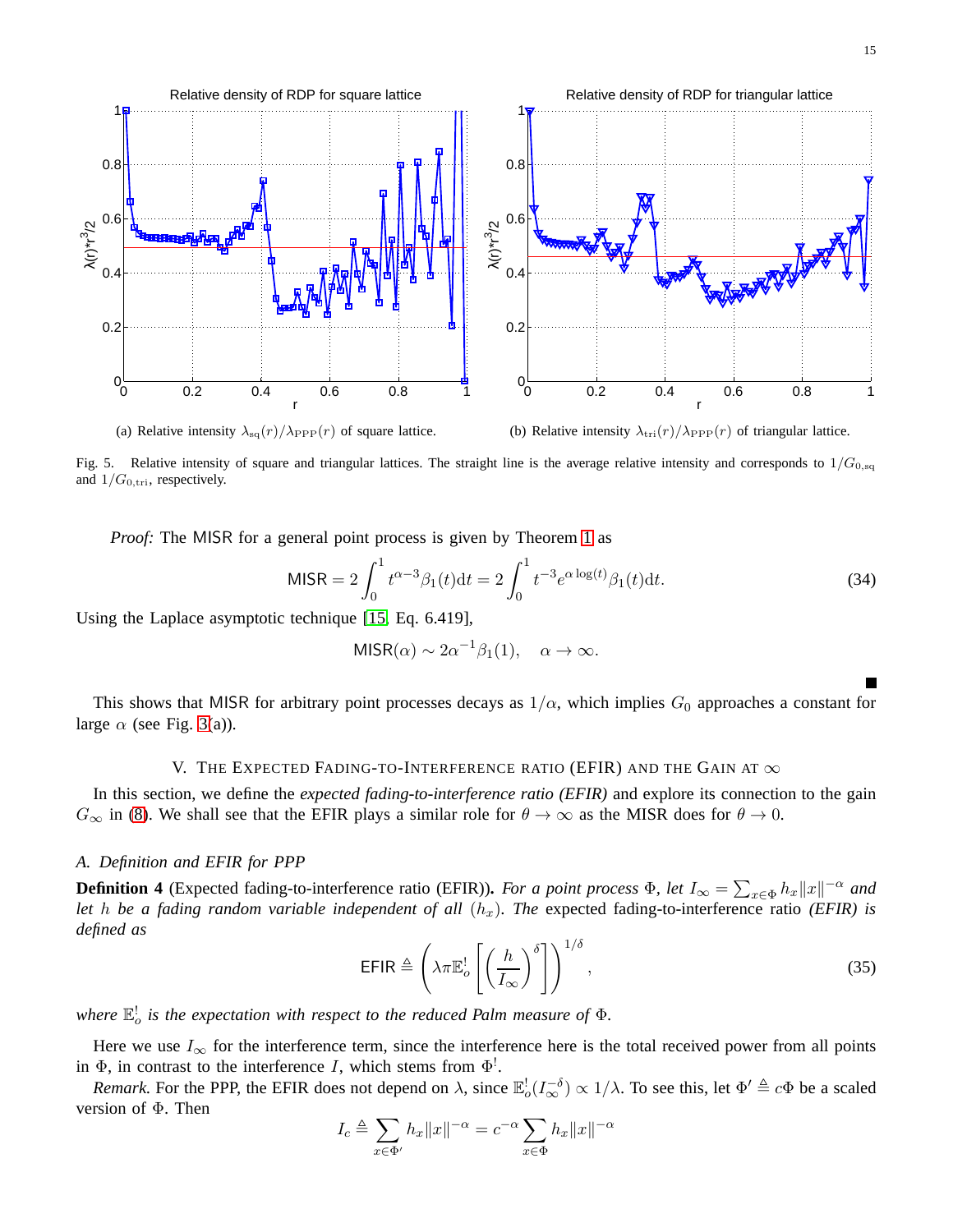and thus  $I_c^{-\delta} = c^2 I^{-\delta}$ . Multiplying by the intensities,  $\lambda_c I_c^{-\delta} = \lambda I^{-\delta}$  since  $\lambda/\lambda_c = c^2$ . The same argument applies to all point processes for which changing the intensity by a factor  $c^{-2}$  is equivalent in distribution to scaling the process by c, *i.e.*, for point processes  $\Phi(\lambda)$  where  $c\Phi(1) \stackrel{d}{=} \Phi(c^{-2})$ . This excludes hard-core processes with fixed hard-core distance but includes lattices and hard-core processes whose hard-core distance scales with  $\lambda^{-1/2}$ .

<span id="page-15-2"></span>**Lemma 6** (EFIR for the PPP)**.** *For the PPP, with arbitrary fading,*

$$
EFIR_{\rm PPP} = (\sin \delta)^{1/\delta}.
$$
 (36)

*Proof:* The term  $\mathbb{E}_o^!(I_{\infty}^{-\delta})$  in [\(35\)](#page-14-1) can be calculated by taking the expectation of the following identity which follows from the definition of the gamma function  $\Gamma(x)$ .

$$
I_{\infty}^{-\delta} \equiv \frac{1}{\Gamma(\delta)} \int_0^{\infty} e^{-sI_{\infty}} s^{-1+\delta} \mathrm{d}s.
$$

Hence

$$
\mathbb{E}_o^!(I_{\infty}^{-\delta}) = \frac{1}{\Gamma(\delta)} \int_0^{\infty} \mathcal{L}_{o,I_{\infty}}^!(s) s^{-1+\delta} \mathrm{d}s. \tag{37}
$$

From Slivnyak's theorem [\[11,](#page-22-1) Thm. 8.10],  $\mathbb{E}_o^! \equiv \mathbb{E}$  for the PPP, so we can replace  $\mathcal{L}_{o,\mathcal{I}_{\infty}}^!(s)$  by the unconditioned Laplace transform  $\mathcal{L}_{I_{\infty}}(s)$ , which is well known for the PPP and given by [\[16\]](#page-22-6)

$$
\mathcal{L}_{I_{\infty}}(s) = \exp(-\lambda \pi \mathbb{E}(h^{\delta})\Gamma(1-\delta)s^{\delta}).
$$

From [\(37\)](#page-15-0), we have

$$
\mathbb{E}(I_{\infty}^{-\delta}) = \frac{1}{\Gamma(\delta)} \int_0^{\infty} e^{-\lambda \pi \mathbb{E}[h^{\delta}]\Gamma(1-\delta)s^{\delta}} s^{-1+\delta} ds
$$

$$
= \frac{1}{\lambda \pi \mathbb{E}(h^{\delta})\Gamma(1-\delta)\Gamma(1+\delta)} = \frac{\operatorname{sinc}\delta}{\lambda \pi \mathbb{E}(h^{\delta})}.
$$

So  $\lambda \pi \mathbb{E}^!_o(I_{\infty}^{-\delta}) \mathbb{E}(h^{\delta}) = \text{sinc } \delta$ , and the result follows.

Remarkably, EFIR<sub>PPP</sub> only depends on the path loss exponent. It can be closely approximated by EFIR<sub>PPP</sub>  $\approx$  $1 - \delta$ .

#### *B. The tail of the SIR distribution*

Next we use the representation in [\(19\)](#page-7-0) to analyze the tail asymptotics of the ccdf  $\bar{F}_{SIR}$  of the SIR (or, equivalently, the success probability  $p_s$ ).

<span id="page-15-1"></span>**Theorem 4.** *For all simple stationary BS point processes* Φ*, where the typical user is served by the nearest BS,*

$$
p_s(\theta) \sim \left(\frac{\theta}{\text{EFIR}}\right)^{-\delta}, \quad \theta \to \infty.
$$

*Proof:* From [\(9\)](#page-3-1), we have  $p_s(\theta) = \mathbb{E}\overline{F}_h(\theta R^{\alpha}I)$ . Using the representation given in [\(19\)](#page-7-0), it follows from the Campbell-Mecke theorem that the success probability equals

$$
\mathbb{E}\sum_{x\in\Phi}\bar{F}_h\left(\theta\|x\|^{\alpha}\sum_{y\in\Phi\backslash\{x\}}h_y\|y\|^{-\alpha}\right)\mathbf{1}\left(\Phi(b(o,\|x\|))=0\right)
$$

$$
=\lambda\int_{\mathbb{R}^2}\mathbb{E}_o^!\left[\bar{F}_h\left(\theta\|x\|^{\alpha}\sum_{y\in\Phi_x}h_y\|y\|^{-\alpha}\right)\mathbf{1}(b(o,\|x\|)\text{ empty})\right]\mathrm{d}x,
$$

<span id="page-15-0"></span>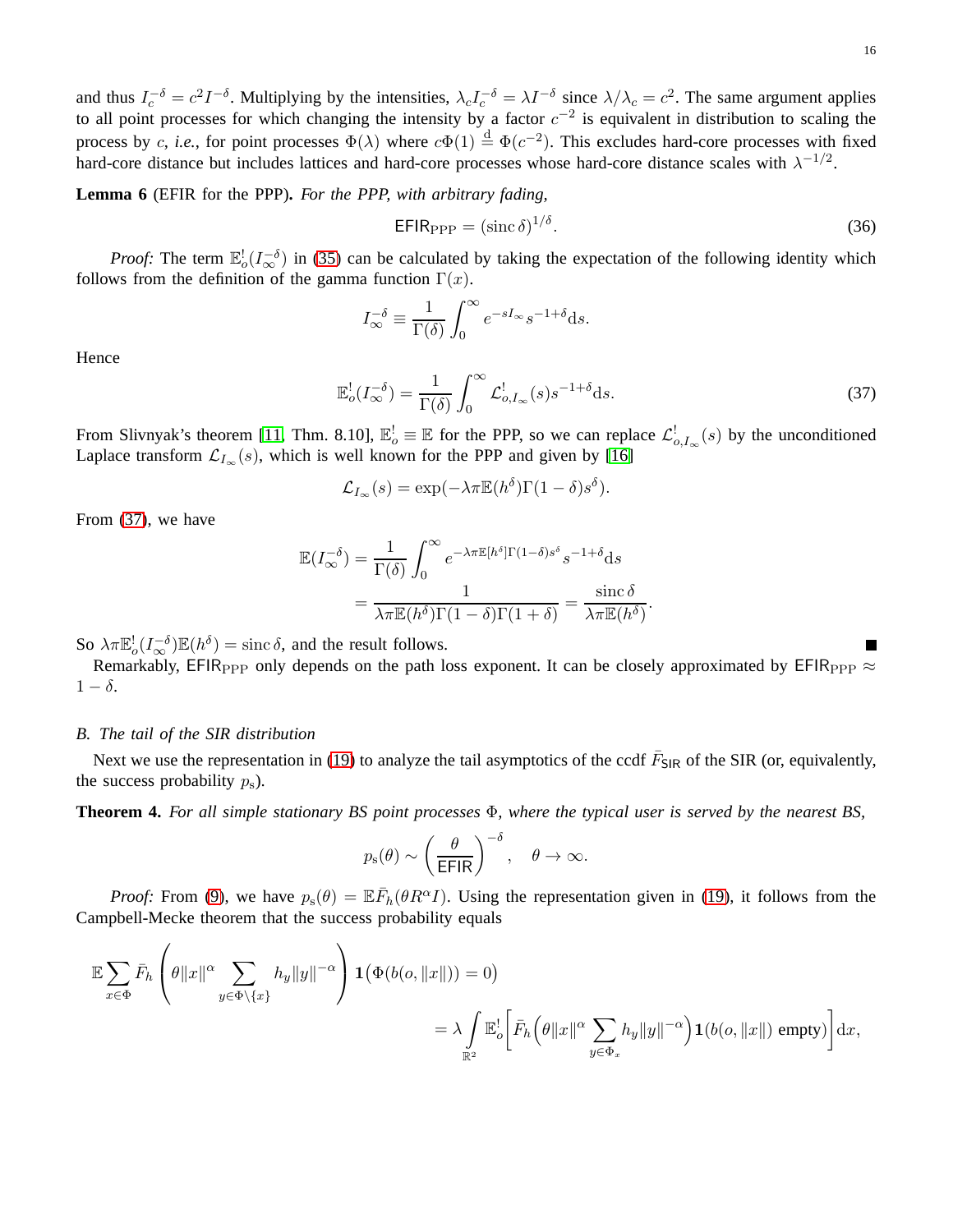where  $\Phi_x \triangleq \{y \in \Phi : y + x\}$  is a translated version of  $\Phi$ . Substituting  $x\theta^{\delta/2} \mapsto x$ ,

$$
p_{s}(\theta) = \lambda \theta^{-\delta} \int_{\mathbb{R}^{2}} \mathbb{E}_{o}^{!} \left[ \bar{F}_{h} \left( \|x\|^{\alpha} \sum_{y \in \Phi_{x\theta^{-\delta/2}}} h_{y} \|y\|^{-\alpha} \right) \mathbf{1}(b(o, \|x\| \theta^{-\delta/2}) \text{ empty}) \right] dx
$$
  
\n
$$
\stackrel{(a)}{\sim} \lambda \theta^{-\delta} \int_{\mathbb{R}^{2}} \mathbb{E}_{o}^{!} \bar{F} \left( \|x\|^{\alpha} I_{\infty} \right) dx, \quad \theta \to \infty
$$
  
\n
$$
\stackrel{(b)}{=} \lambda \theta^{-\delta} \mathbb{E}_{o}^{!} (I_{\infty}^{-\delta}) \int_{\mathbb{R}^{2}} \bar{F}_{h} \left( \|x\|^{\alpha} \right) dx, \quad \theta \to \infty,
$$
\n(38)

where (a) follows since  $\theta^{-\delta/2} \to 0$  and hence  $\mathbb{1}\{b(o, ||x|| \theta^{-\delta/2}) \text{ empty}\} \to 1$ . The equality in (b) follows by using the substitution  $xI^{1/\alpha} \to x$ . Changing into polar coordinates, the integral can be written as

<span id="page-16-0"></span>
$$
\int_{\mathbb{R}^2} \bar{F}_h \left( \|x\|^{\alpha} \right) dx = \pi \delta \int_0^{\infty} r^{\delta - 1} \bar{F}_h(r) dr \stackrel{(a)}{=} \pi \mathbb{E}(h^{\delta}),
$$

where (a) follows since  $h \ge 0$  [\[17\]](#page-22-7). Since  $\mathbb{E}(h) = 1$  and  $\delta < 1$ , it follows that  $\mathbb{E}(h^{\delta}) < \infty$ . Г For Rayleigh fading, from the definition of the success probability and Theorem [4,](#page-15-1)

$$
p_{\rm s}(\theta) = \mathcal{L}_{\bar{\rm ISR}}(\theta) \sim \left(\frac{\theta}{\text{EFIR}}\right)^{-\delta}, \quad \theta \to \infty.
$$

Hence the Laplace transform of  $\overline{SR}$  behaves as  $\Theta(\theta^{-\delta})$  for large  $\theta$ . Hence using the Tauberian theorem in [\[18,](#page-22-8) page 445], we can infer that

$$
\mathbb{P}(\mathsf{I}\bar{\mathsf{S}}\mathsf{R} < x) \sim x^{\delta} \frac{\mathsf{E}\mathsf{F}\mathsf{I}\mathsf{R}^{\delta}}{\Gamma(1+\delta)}, \quad x \to 0. \tag{39}
$$

From Theorem [4,](#page-15-1) the gain  $G_{\infty}$  immediately follows.

**Corollary 5** (Asymptotic gain at  $\theta \to \infty$ ). *For an arbitrary simple stationary point process*  $\Phi$  *with EFIR given in Def.* [4,](#page-14-2) the asymptotic gain at  $\theta \rightarrow \infty$  relative to the PPP is

$$
G_{\infty} = \frac{\text{EFIR}}{\text{EFIR}_{\text{PPP}}} = \left(\frac{\lambda \pi \mathbb{E}_o^! (I_{\infty}^{-\delta}) \mathbb{E}(h^{\delta})}{\text{sinc } \delta}\right)^{1/\delta}.
$$

*Proof:* From Theorem [4,](#page-15-1) we have that the constant c in [\(8\)](#page-3-0) is given by  $c = \text{EPIR}^{\delta}$ .  $c_{\text{PPP}}$  follows from Lemma [6](#page-15-2) as  $c_{\rm PPP} = \text{EFIR}_{\rm PPP}^{\delta} = \text{sinc }\delta.$ 

The Laplace transform of the interference in [\(37\)](#page-15-0) for general point processes can be expressed as

$$
\mathcal{L}_{o,I_{\infty}}^{!}(s) = \mathbb{E}_{o}^{!} \left( e^{-s \sum_{x \in \Phi} h_{x} ||x||^{-\alpha}} \right)
$$
  
= 
$$
\mathbb{E}_{o}^{!} \prod_{x \in \Phi} \mathcal{L}_{h}(s ||x||^{-\alpha}) = \mathcal{G}_{o}^{!} [\mathcal{L}_{h}(s || \cdot ||^{-\alpha})],
$$

where  $\mathcal{G}_o^!$  is the probability generating functional with respect to the reduced Palm measure and  $\mathcal{L}_h$  is the Laplace transform of the fading distribution.

<span id="page-16-1"></span>**Corollary 6** (Rayleigh fading)**.** *With Rayleigh fading, the expected fading-to-interference ratio simplifies to*

$$
\mathsf{EFIR} = \left(\lambda \int_{\mathbb{R}^2} \mathcal{G}_o^! [\Delta(x, \cdot)] dx\right)^{1/\delta},
$$

*where*

$$
(x, y) = \frac{1}{\cdots \cdots \cdots \cdots}.
$$

$$
\Delta(x, y) = \frac{1}{1 + \|x\|^{\alpha} \|y\|^{-\alpha}}.
$$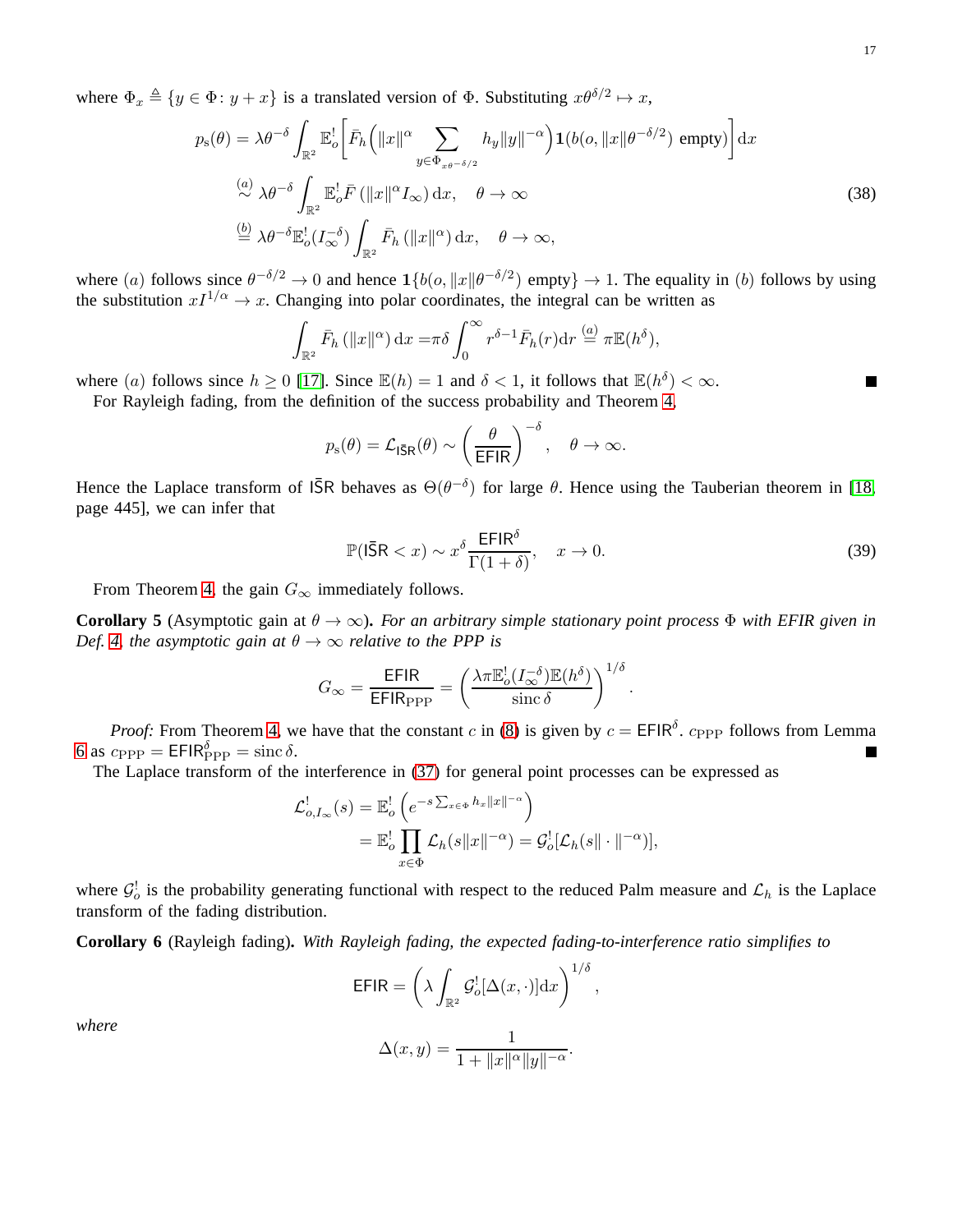*Proof:* With Rayleigh fading, the power fading coefficients are exponential, *i.e.*,  $\bar{F}_h(x) = \exp(-x)$ . From [\(38\)](#page-16-0), we have

$$
p_{s}(\theta) \sim \lambda \theta^{-\delta} \int_{\mathbb{R}^{2}} \mathbb{E}_{o}^{!} \overline{F} \left( \|x\|^{\alpha} I \right) dx
$$
  
=  $\lambda \theta^{-\delta} \int_{\mathbb{R}^{2}} \mathbb{E}_{o}^{!} \prod_{y \in \Phi} \frac{1}{1 + \|x\|^{\alpha} \|y\|^{-\alpha}} dx,$ 

and the result follows from the definition of the reduced probability generating functional.

For Rayleigh fading, the fact that  $\theta^{\delta} p_{s}(\theta) \to \text{sinc } \delta$  as  $\theta \to \infty$  was derived in [\[8,](#page-21-7) Thm. 2].

# *C. Tail of received signal strength*

While Theorem [4](#page-15-1) shows that  $p_s(\theta) = \Theta(\theta^{-\delta}), \theta \to \infty$ , it is not clear, if the scaling is mainly contributed by the received signal strength or the interference. Intuitively, since an infinite network is considered, the event of the interference being small is negligible and hence for large  $\theta$ , the event  $S/I > \theta$  is mainly determined by the random variable S. This is in fact true as is shown in the next lemma.

**Lemma 7.** *For all stationary point processes and arbitrary fading, the tail of the ccdf of the desired signal strength* S *is*

$$
\mathbb{P}(S > \theta) \sim \lambda \pi \mathbb{E}(h^{\delta}) \theta^{-\delta}, \quad \theta \to \infty.
$$

*Proof:* The cdf of the distance R to the nearest BS is  $F_R(x) \sim \lambda \pi x^2$  for all stationary point processes [\[10\]](#page-22-0). Hence

$$
\mathbb{P}(S > \theta) = \mathbb{P}(R < (h/\theta)^{\delta/2})
$$

$$
\sim \lambda \pi \mathbb{E}[(h/\theta)^{\delta}].
$$

So the tail of the received signal power S is of the same order  $\Theta(\theta^{-\delta})$ , and the interference and the fading only affect the pre-constant. In the Poisson case with Rayleigh fading,

$$
p_s(\theta) \sim \lambda \pi \Gamma(1+\delta) \theta^{-\delta}, \quad \theta \to \infty.
$$

The same holds near  $\theta = 0$ . If for the fading cdf,  $F_h(x) \sim ax^m$ ,  $x \to 0$ ,

$$
\mathbb{P}(S < \theta) = \mathbb{E}F_h(\theta R^{\alpha}) \sim a\theta^m \mathbb{E}(R^{m\alpha}), \quad \theta \to 0.
$$

For the PPP,

$$
\mathbb{P}(S < \theta) \sim \frac{\Gamma(1 + m\alpha/2)}{(\lambda \pi)^{m\alpha/2}} \theta^m, \quad \theta \to 0.
$$

*So on both ends of the SIR distribution, the interference only affects the pre-constant.*

We now explore the tail of the distribution to the maximum SIR seen by the typical user for exponential  $h$ . Assume that the typical user connects to the BS that provides the *instantaneously* strongest SIR (as opposed to the strongest SIR *on average* as before). Also assume that  $\theta > 1$ . Let SIR(x) denote the SIR between the BS at x and the user at the origin. Then

$$
\mathbb{P}(\max_{x \in \Phi} \text{SIR}(x) > \theta) = \mathbb{E} \sum_{x \in \Phi} \mathbb{P}(\text{SIR}(x) > \theta)
$$

$$
= \lambda \int_{\mathbb{R}^2} \mathbb{P}_o^!(\text{SIR}(x) > \theta) dx
$$

$$
= \lambda \int_{\mathbb{R}^2} \mathcal{G}_o^! \left[ \frac{1}{1 + \theta(\|x\|/\|\cdot\|)^{\alpha}} \right] dx
$$

$$
= \lambda \theta^{-\delta} \int_{\mathbb{R}^2} \mathcal{G}_o^! [\Delta(x, \cdot)] dx.
$$

From the above we observe that (for exponential fading),

$$
p_{\rm s}(\theta)\sim\mathbb{P}(\max_{x\in\Phi}\textsf{SIR}(x)>\theta),\quad\theta\to\infty.
$$

which shows that the tail with the maximum SIR connectivity coincides with the nearest neighbor connectivity.

 $\blacksquare$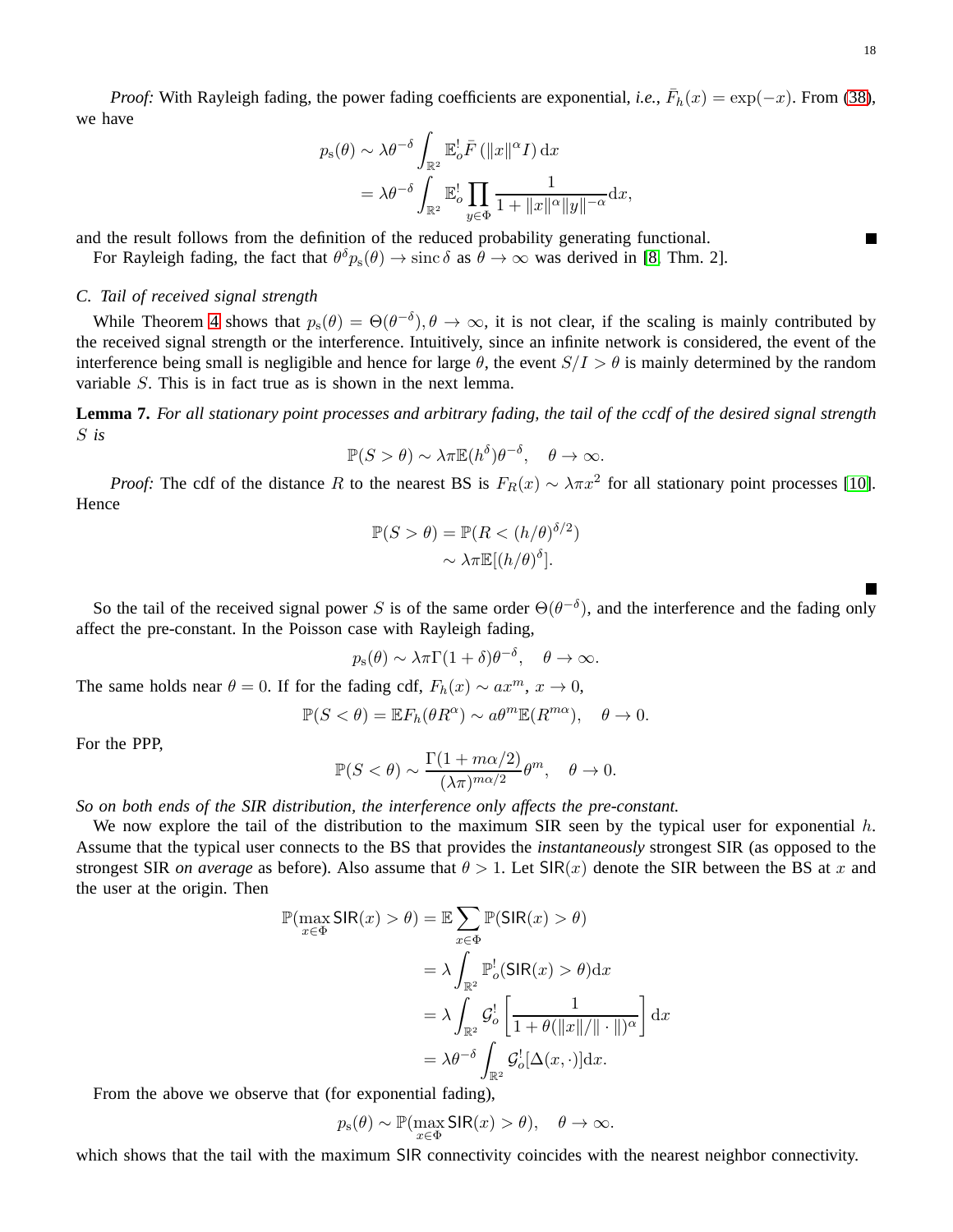

<span id="page-18-1"></span>Fig. 6. Scaled success probability  $p_s(\theta)\theta^{\delta}$  for the square lattice point process with Rayleigh fading and  $\alpha = 4$ . The asymptote (dashed line) is  $\sqrt{\text{EFIR}} \approx 1.19$  and is tight as  $\theta \to \infty$ .

#### VI. EXAMPLES

# *A. Lattices*

Let  $u_1, u_2$  be iid uniform random variables in [0, 1]. The unit intensity (square) lattice point process  $\Phi$  is defined as  $\Phi \triangleq \mathbb{Z}^2 + (u_1, u_2)$ . For this lattice, with Rayleigh fading, the Laplace transform of the interference is bounded as [\[19\]](#page-22-9)

$$
e^{-sZ(2/\delta)} \leq \mathcal{L}_{o,I_{\infty}}^!(s) \leq \frac{1}{1 + sZ(2/\delta)},\tag{40}
$$

where  $Z(x) = 4\zeta(x/2)\beta(x/2)$  is the Epstein zeta function,  $\zeta(x)$  is the Riemann zeta function, and  $\beta(x)$  is the Dirichlet beta function. Hence from [\(37\)](#page-15-0)

<span id="page-18-0"></span>
$$
Z(2/\delta)^{-\delta} \leq \mathbb{E}_o^!(I_{\infty}^{-\delta}) \leq \frac{\pi \csc(\pi \delta)}{\Gamma(\delta)Z(2/\delta)^{\delta}}.
$$

The upper bound equals  $(Z(2/\delta)^{\delta}\Gamma(1+\delta)\operatorname{sinc} \delta)^{-1}$ , and it follows that for Rayleigh fading,

$$
\frac{(\pi \Gamma(1+\delta))^{1/\delta}}{Z(2/\delta)} \le \mathsf{EFIR}_{\text{lat}} \le \left(\frac{\pi}{\text{sinc }\delta}\right)^{1/\delta} \frac{1}{Z(2/\delta)}.\tag{41}
$$

As  $\alpha$  increases ( $\delta \rightarrow 0$ ), the upper and lower bounds approach each other and thus both bounds get tight.

The success probability multiplied by  $\theta^{\delta}$ , the EFIR asymptote and its bounds [\(41\)](#page-18-0) for a square lattice process are plotted in Figure [6](#page-18-1) for  $\alpha = 4$ . We observe that the lower bound, which is 1.29, is indeed a good approximation to the numerically obtained value EFIR  $\approx 1.40$ , and that for  $\theta > 15$  dB, the ccdf is already quite close to the asymptote.

For the square and triangular lattices, Fig. [7](#page-19-0) shows the gain as a function of  $\theta$  and the asymptotic gains  $G_0$ and  $G_{\infty}$  for Rayleigh fading. Interestingly, the behavior of the gap is not monotone. It decreases first and then (re)increases to  $G_{\infty}$ . It appears that  $G(\theta) \leq \max\{G_0, G_{\infty}\}\$ . If this holds in general, a shift by the maximum of the two asymptotic gains always results in an upper bound on the SIR ccdf.

Fig. [8](#page-19-1) shows the dependence of  $G_0$  and  $G_\infty$  on  $\alpha$ . As pointed out in Subs. [IV-D,](#page-13-1)  $G_0$  is very insensitive to  $\alpha$ .  $G_{\infty}$  appears to increase slightly and linearly with  $\alpha$  in this range.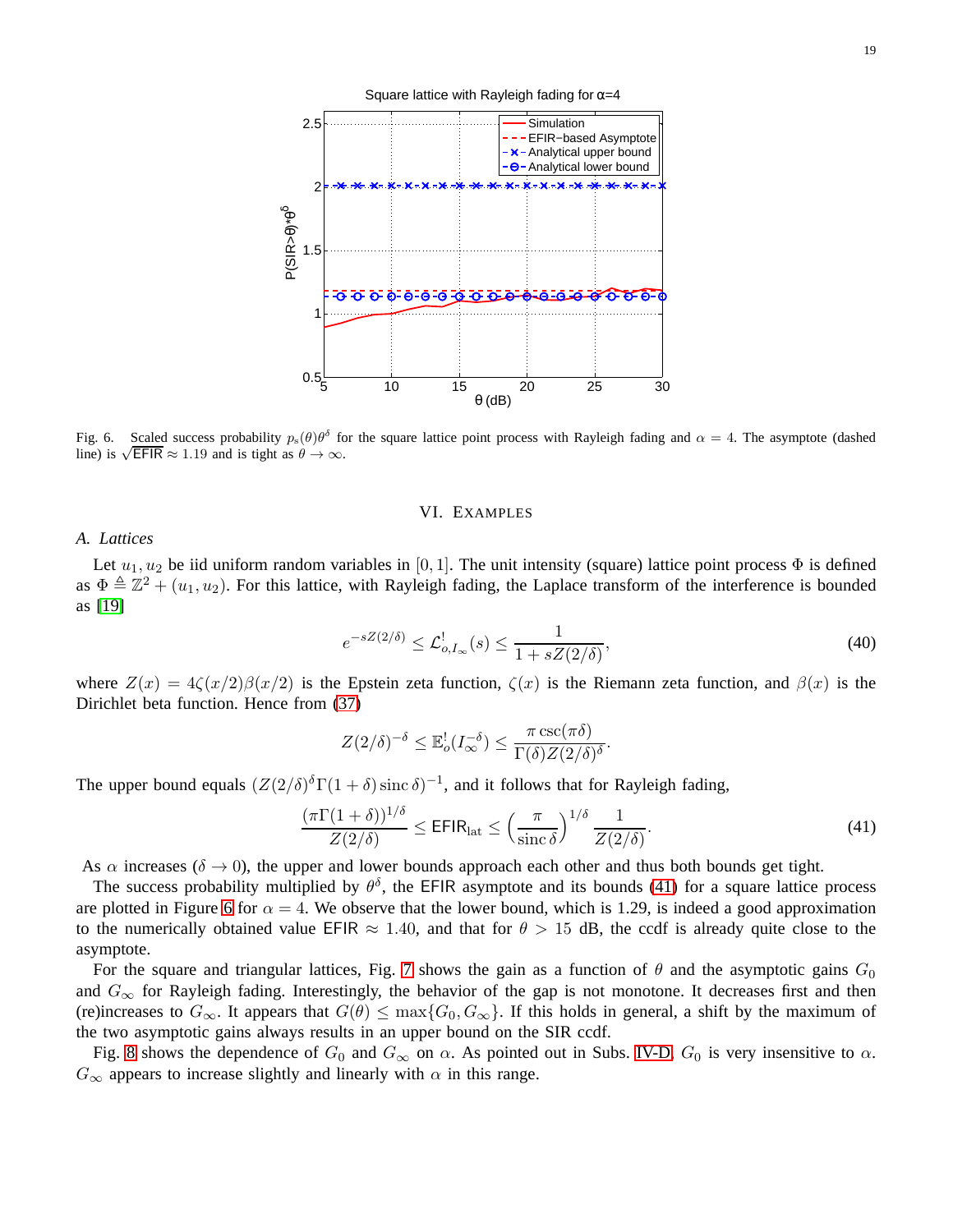

<span id="page-19-0"></span>Fig. 7. Gains  $G(\theta)$  for the square and triangular lattices and asymptotic gains  $G_0$  and  $G_{\infty}$  (dashed) for Rayleigh fading and  $\alpha = 3$  and  $\alpha = 4$ .



 ${\mathsf G}_{_{\mathsf O}}$  and  ${\mathsf G}_{_{\infty}}$  for square and triangular lattices

<span id="page-19-1"></span>Fig. 8. Asymptotic gains  $G_0$  and  $G_\infty$  (linear scale) for square and triangular lattices for Rayleigh fading as a function of  $\alpha$ .

## *B. Determinantal point processes*

Determinantal (fermion) point processes (DPPs) [\[20\]](#page-22-10) exhibit repulsion and thus can be used to model the fact that BSs have a minimum separation. The kernel of the DPP  $\Phi$  is denoted by  $K(x, y)$  and—due to stationarity—is of the form  $K(x - y)$ . Its determinants yield the product densities of the DPP, hence the name. The reduced Palm measure  $\mu^{x_o}$  pertaining to a DPP with kernel  $K^{x_o}$  is defined as

$$
K^{x_o}(x,y) \triangleq \frac{1}{K(x_o, x_o)} \det \left( \begin{array}{cc} K(x,y) & K(x, x_o) \\ K(x_o, y) & K(x_o, x_o) \end{array} \right),
$$
 (42)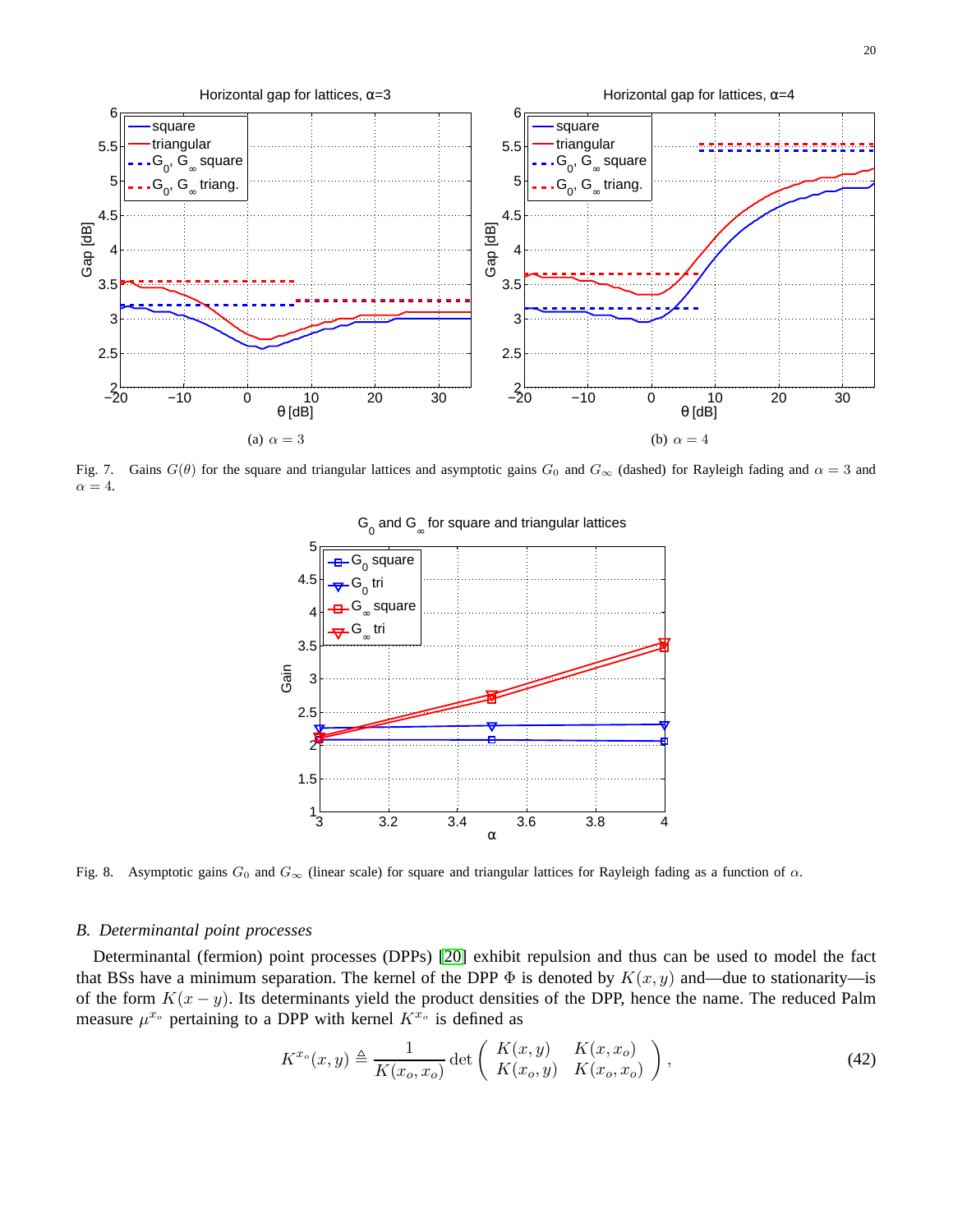

<span id="page-20-1"></span>Fig. 9. Scaled success probability  $p_s(\theta)\theta^{\delta}$  for the GPP for Rayleigh fading with  $\alpha = 4$ . The asymptote (dashed line) is at  $\sqrt{\text{EFIR}} \approx 0.89$ .

whenever  $K(x_0, x_0) > 0$ . Let  $K^o(x, y)$  denote the kernel associated with the reduced Palm distribution of the DPP process. The reduced probability generating functional for a DPP is given by [\[20\]](#page-22-10)

$$
\mathcal{G}_o^![f(\cdot)] \triangleq \mathbb{E}_o^! \left[ \prod_{x \in \Phi} f(x) \right] = \det f(\mathbf{1} - (1 - f)K^o),\tag{43}
$$

where detf is the Fredholm determinant and 1 is the identity operator. The next lemma characterizes the EFIR a general DPP with Rayleigh fading.

**Lemma 8.** *When the BSs are distributed as a stationary DPP, the EFIR with Rayleigh fading is*

$$
\text{EFIR} = \left(\lambda \int_{\mathbb{R}^2} \det f(\mathbf{1} - (1 - \Delta(x, \cdot)) K^o) \mathrm{d}x\right)^{1/\delta}.
$$
 (44)

*Proof:* Follows from Corollary [6](#page-16-1) and [\(43\)](#page-20-0).

*Ginibre point processes:* Ginibre point processes (GPPs) are determinantal point processes with density  $\lambda = c/\pi$ and kernel

<span id="page-20-0"></span>
$$
K(x,y) \triangleq \frac{c}{\pi} e^{-\frac{c}{2}(|x|^2+|y|^2)} e^{cx\bar{y}}.
$$

Using the properties of GPPs [\[21\]](#page-22-11), it can be shown that

$$
\mathbb{E}_o'(e^{-sI_\infty}) = \prod_{k=1}^\infty \int_0^\infty \mathcal{L}_h(sr^{-\alpha/2}) \frac{r^{k-1}e^{-cr}}{c^{-k}\Gamma(k)} dr,
$$

from which  $\mathbb{E}_{o}^{!}(I^{-\delta})$  can be evaluated using [\(37\)](#page-15-0). In Fig. [9,](#page-20-1) the scaled success probability  $\theta^{\delta}p_{s}(\theta)$  and the asymptote EFIR<sup> $\delta$ </sup> are plotted as a function of  $\theta$  for the GPP. We observe a close match even for modest values of  $\theta$ . Fig. [10](#page-21-9) shows the simulated values of the gains  $G_0$  and  $G_{\infty}$  for the GPP as a function of the path loss exponent  $\alpha$ .  $G_0 \approx 1.5$ for all values of  $\alpha$ , while  $G_{\infty} \approx \alpha/2$ .

## VII. CONCLUSIONS

This paper established that the asymptotics of the SIR ccdf (or success probability) for arbitrary stationary cellular models are of the form

$$
p_s(\theta) \sim 1 - c_0 \theta^m
$$
,  $\theta \to 0$ ;  $p_s(\theta) \sim c_\infty \theta^{-\delta}$ ,  $\theta \to \infty$ 

for a fading cdf  $F_h(x) = \Theta(x^m)$ ,  $x \to 0$ . Both constants  $c_0$  and  $c_\infty$  depend on the path loss exponent and the point process model, and c<sup>0</sup> also depends on the fading statistics. Depending on the point process fading *may* also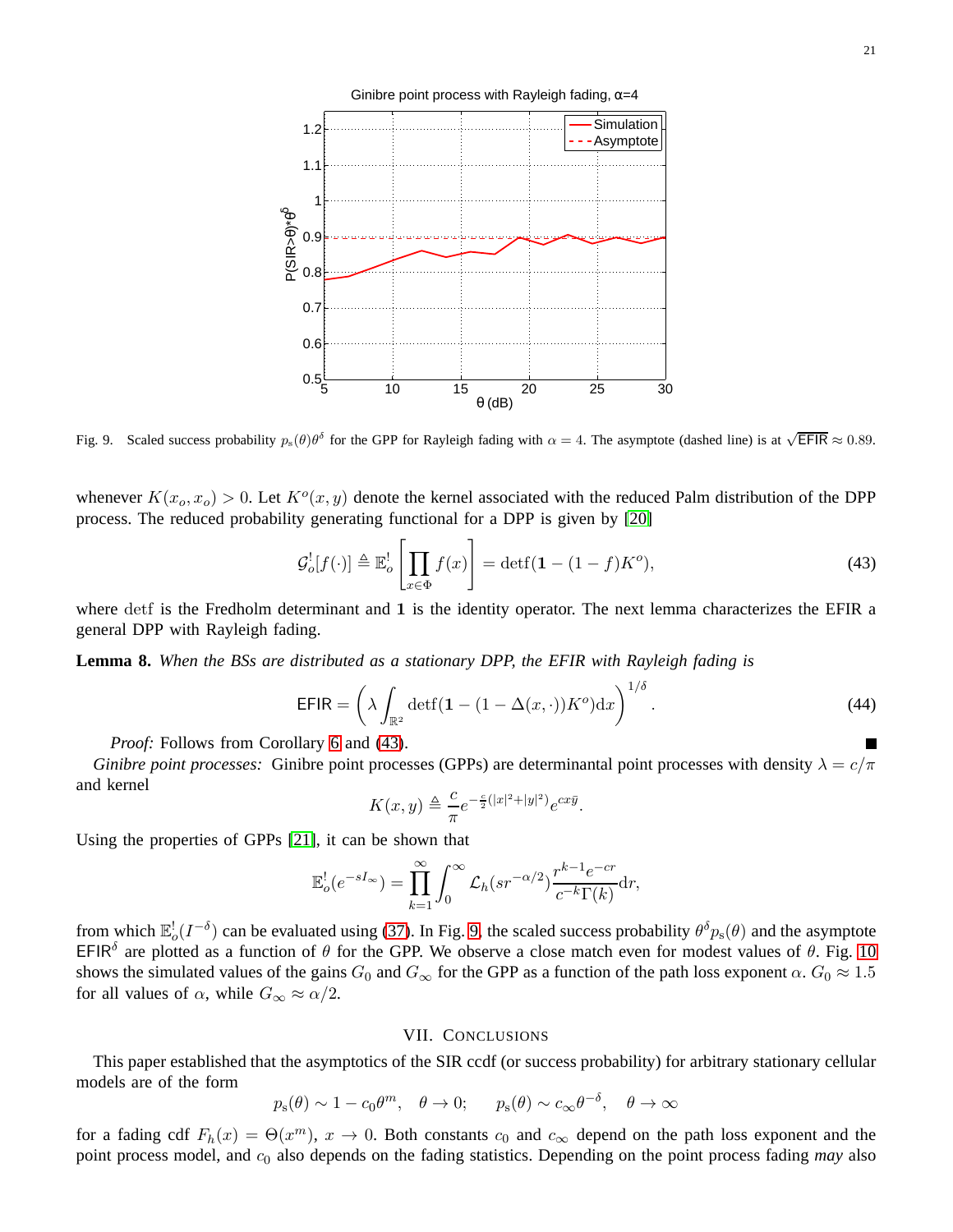

<span id="page-21-9"></span>Fig. 10. Simulated gains  $G_0$  and  $G_\infty$  for the GPP with Rayleigh fading as a function of  $\alpha$ .

affect  $c_{\infty}$ .  $c_0$  is related to the mean interference-to-signal-ratio (MISR). For  $m = 1$ ,  $c_0 = MISR$ , and for  $m > 1$ ,  $c_0$  depends on the generalized MISR.  $c_\infty$  is related to the expected fading-to-interference ratio (EFIR) through  $c_{\infty}$  = EFIR<sup>δ</sup>. For the PPP,  $c_{\infty}$  = sinc δ. The study of the MISR is enabled by the relative distance process, which is a novel type of point process that fully captures the SIR statistics. A comparison of  $G_0$  and  $G_\infty$  shows that a horizontal shift of the SIR distribution of the PPP by  $G_0$  provides an excellent approximation of the entire SIR distribution of an arbitrary stationary point process.

For all the point process models investigated so far (which were all repulsive and thus more regular than the PPP), the gains relative to the PPP are between 0 and about 4 dB, so the shifts are relatively modest. Higher gains can be achieved using advanced transmission techniques, including adaptive frequency reuse, BS cooperation, MIMO, or interference cancellation. As long as the diversity gain of the network architecture is known and the (generalized) MISR can be calculated (or simulated), the ASAPPP method can be applied to arbitrary cellular architectures. Such extensions will be considered in future work. A generalization to heterogeneous networks (HetNets) is proposed in [\[22\]](#page-22-12), [\[23\]](#page-22-13). The method can be expected to be applicable whenever the MISR is finite. This excludes networks where interferers can be arbitrarily close to the receiver under consideration while the intended transmitter is further away, such as Poisson bipolar networks.

#### **REFERENCES**

- <span id="page-21-2"></span>[1] R. K. Ganti and M. Haenggi, "SIR Asymptotics in General Cellular Network Models," in *2015 IEEE International Symposium on Information Theory (ISIT'15)*, Hong Kong, Jun. 2015.
- <span id="page-21-0"></span>[2] J. G. Andrews, F. Baccelli, and R. K. Ganti, "A Tractable Approach to Coverage and Rate in Cellular Networks," *IEEE Transactions on Communications*, vol. 59, no. 11, pp. 3122–3134, Nov. 2011.
- <span id="page-21-1"></span>[3] X. Zhang and M. Haenggi, "A Stochastic Geometry Analysis of Inter-cell Interference Coordination and Intra-cell Diversity," *IEEE Transactions on Wireless Communications*, vol. 13, no. 12, pp. 6655–6669, Dec. 2014.
- <span id="page-21-3"></span>[4] G. Nigam, P. Minero, and M. Haenggi, "Coordinated Multipoint Joint Transmission in Heterogeneous Networks," *IEEE Transactions on Communications*, vol. 62, no. 11, pp. 4134–4146, Nov. 2014.
- <span id="page-21-4"></span>[5] A. Guo and M. Haenggi, "Asymptotic Deployment Gain: A Simple Approach to Characterize the SINR Distribution in General Cellular Networks," *IEEE Transactions on Communications*, vol. 63, no. 3, pp. 962–976, Mar. 2015.
- <span id="page-21-5"></span>[6] M. Haenggi, "The Mean Interference-to-Signal Ratio and its Key Role in Cellular and Amorphous Networks," *IEEE Wireless Communications Letters*, vol. 3, no. 6, pp. 597–600, Dec. 2014.
- <span id="page-21-6"></span>[7] ——, "ASAPPP: A Simple Approximative Analysis Framework for Heterogeneous Cellular Networks," Dec. 2014, Keynote presentation at the 2014 Workshop on Heterogeneous and Small Cell Networks (HetSNets'14). Available at http://www.nd.edu/<sup>∼</sup>[mhaenggi/talks/hetsnets14.pdf.](http://www.nd.edu/~mhaenggi/talks/hetsnets14.pdf)
- <span id="page-21-7"></span>[8] N. Miyoshi and T. Shirai, "A Cellular Network Model with Ginibre Configured Base Stations," *Advances in Applied Probability*, vol. 46, no. 3, pp. 832–845, Aug. 2014.
- <span id="page-21-8"></span>[9] B. Blaszczyszyn and H. P. Keeler, "Studying the SINR process of the typical user in Poisson networks by using its factorial moment measures," *IEEE Transactions on Information Theory*, vol. 61, pp. 6774–6794, Dec. 2015.